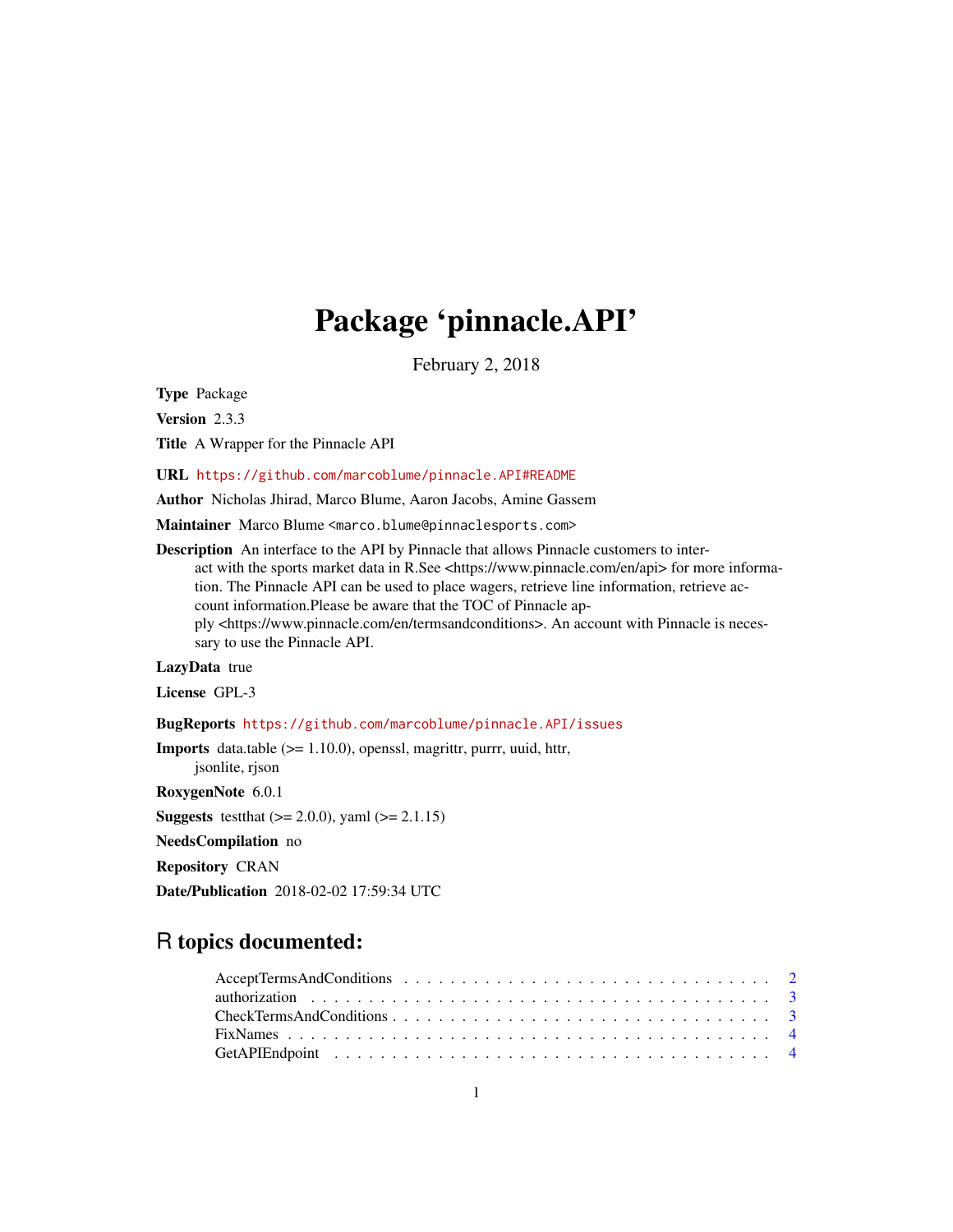<span id="page-1-0"></span>

|       | $\sqrt{5}$      |
|-------|-----------------|
|       | 5               |
|       | -6              |
|       | $\overline{7}$  |
|       | $\overline{7}$  |
|       | 8               |
|       | 9               |
|       | $\overline{10}$ |
|       | $\overline{10}$ |
|       | $-12$           |
|       |                 |
|       |                 |
|       |                 |
|       |                 |
|       |                 |
|       |                 |
|       |                 |
|       |                 |
|       |                 |
|       |                 |
|       |                 |
|       |                 |
|       |                 |
|       |                 |
| Index | 27              |

AcceptTermsAndConditions

*Accept terms and conditions, only run once per session, must agree to terms or functions will not work*

## Description

Accept terms and conditions, only run once per session, must agree to terms or functions will not work

## Usage

```
AcceptTermsAndConditions(accepted = FALSE)
```
## Arguments

accepted Default=FALSE , BOOLEAN

# Examples

AcceptTermsAndConditions(accepted=TRUE)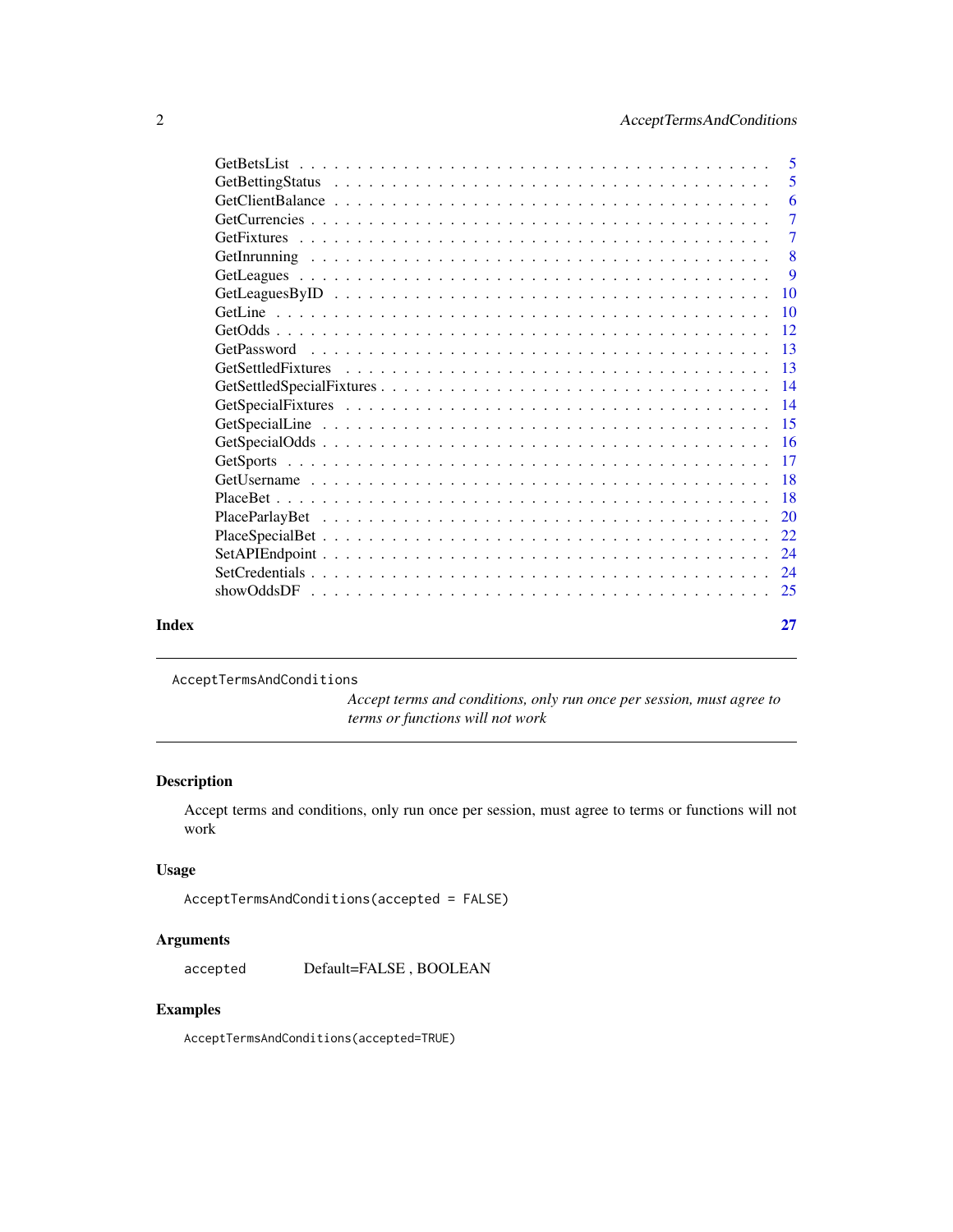<span id="page-2-0"></span>authorization *Authorization for the Pinnacle API*

# Description

Authorization for the Pinnacle API

## Usage

authorization(user, pwd)

## Arguments

| user | Pinnacle Username |
|------|-------------------|
| pwd  | Pinnacle Password |

| CheckTermsAndConditions |                                                                      |
|-------------------------|----------------------------------------------------------------------|
|                         | Prompts User for Terms and Conditions, otherwise stops running func- |
|                         | tion                                                                 |

# Description

Prompts User for Terms and Conditions, otherwise stops running function

# Usage

```
CheckTermsAndConditions()
```
# Examples

CheckTermsAndConditions()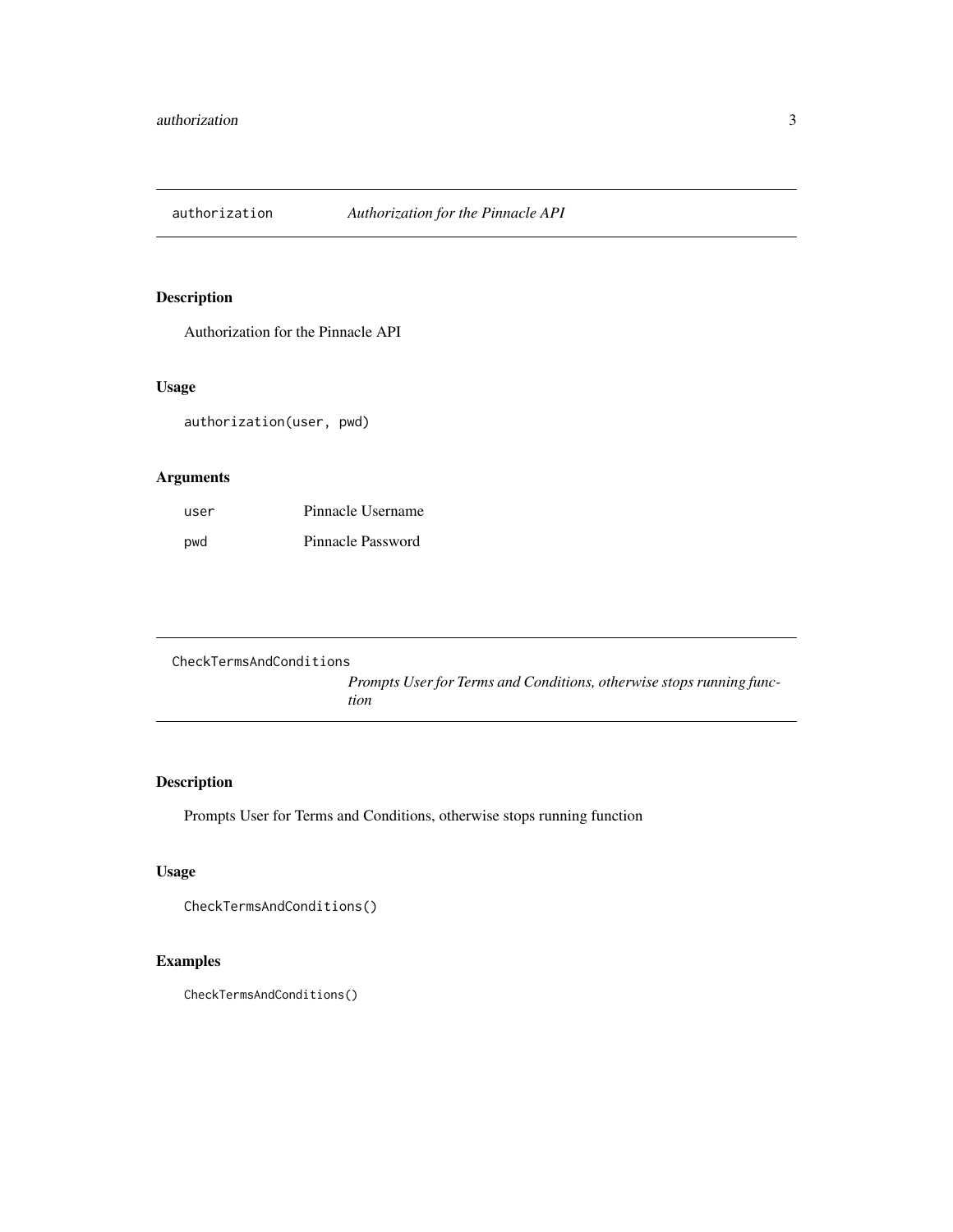<span id="page-3-0"></span>

Fix up names to be shorter

#### Usage

FixNames(dt, lastx = 2)

#### Arguments

| dt    | a data.table with pinnacle.API standard names |
|-------|-----------------------------------------------|
| lastx | last x names to use as part of an identifier  |

#### Value

same data.frame with names fixed to length x indicators

GetAPIEndpoint *Gets the current API endpoint*

## Description

Gets the current API endpoint

## Usage

GetAPIEndpoint()

#### Value

the currently set API endpoint

```
SetAPIEndpoint("https://api.pinnaclesports.com/v2/")
GetAPIEndpoint()
SetAPIEndpoint("https://api.pinnaclesports.com")
```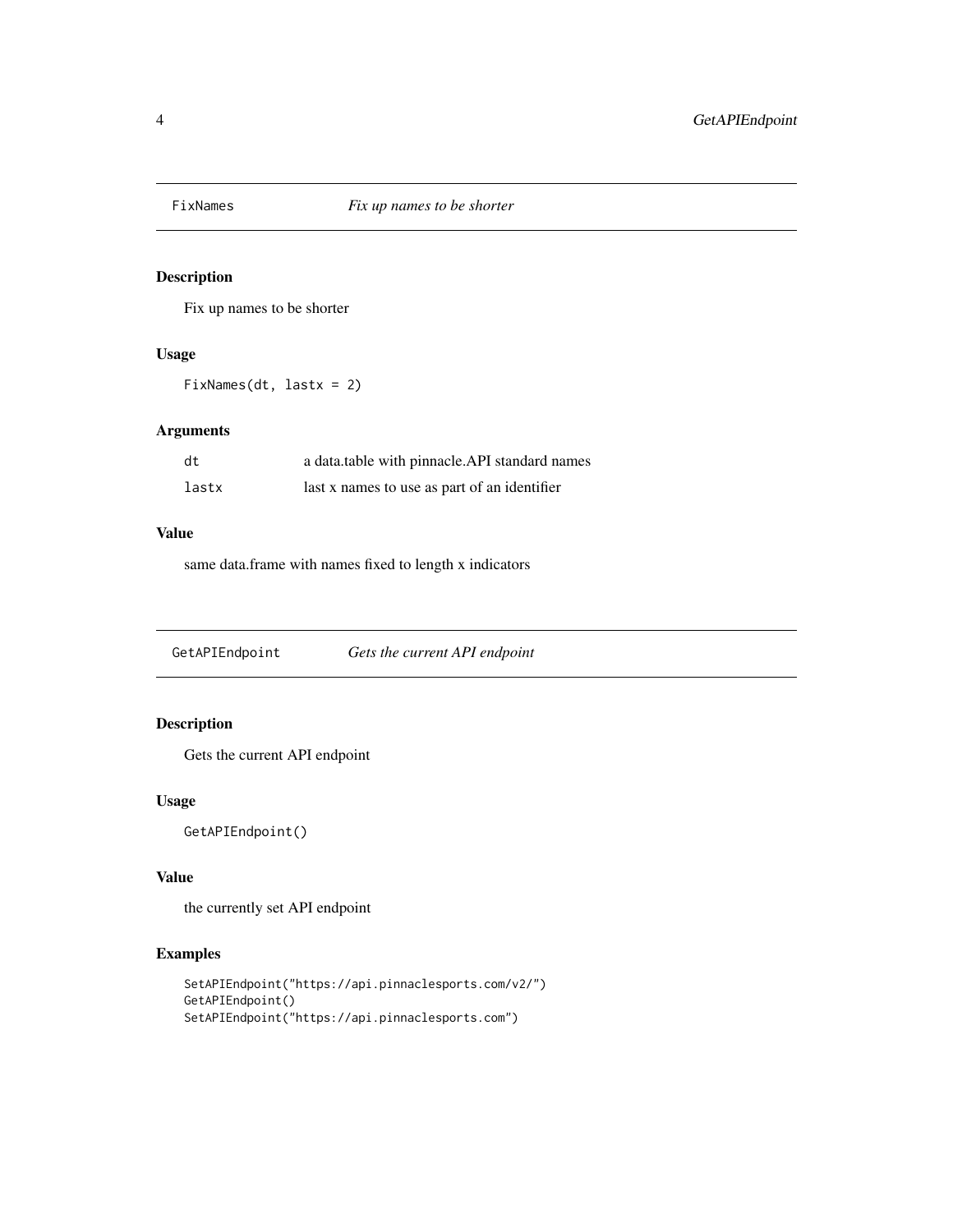<span id="page-4-0"></span>

Get a list of running/settled bets

## Usage

```
GetBetsList(betids = NULL, betlist = c("SETTLED", "RUNNING"),
  fromDate = as.POSIX1t(Sys.Date(), tz = "UTC") - 15 * 24 * 60 * 60,
  toDate = as.POSIXlt(Sys.Date(), tz = "UTC") + 24 * 60 * 60)
```
#### Arguments

| betids   | a vector of betids (overrides bethat) default $=$ NULL                                                                                    |
|----------|-------------------------------------------------------------------------------------------------------------------------------------------|
| betlist  | Either 'SETTLED' or 'RUNNING' Default Behavior shows both                                                                                 |
| fromDate | Iso8061 Date Default: 15 days prior in UTC, as POSIX ct(Sys. Date(), tz = 'UTC')-<br>$15*24*60*60$                                        |
| toDate   | Iso8061 Date Default: 1 day ahead in UTC (to counter possible fencepost situ-<br>ations), as.POSIXct(Sys.Date(), tz = 'UTC') + $24*60*60$ |

## Value

A list of bets and associated details

#### Examples

```
SetCredentials("TESTAPI","APITEST")
AcceptTermsAndConditions(accepted=TRUE)
GetBetsList()
```
GetBettingStatus *Check the Pinnacle API's Betting Status*

## Description

Checks whether betting through the API is currently enabled. Betting, particularly betting on live events, may be closed during maintenance.

#### Usage

GetBettingStatus()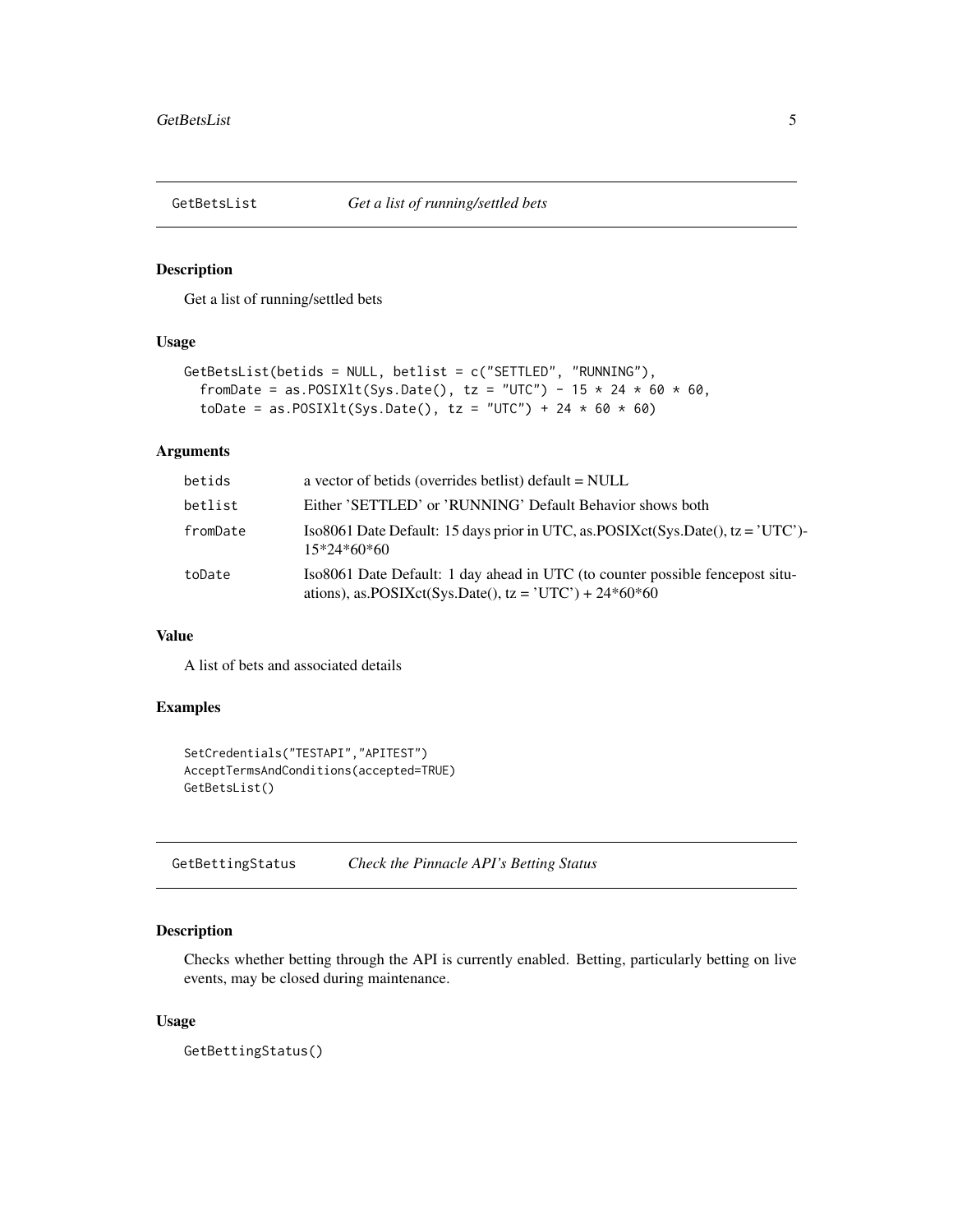## <span id="page-5-0"></span>Details

This function will raise an error if the API does not return HTTP status OK. For information on the possible errors, see the API documentation for [Get Betting Status.](https://pinnacleapi.github.io/betsapi#tag/Betting-Status)

#### Value

A string containing the betting status of the API, which should be one of

- ALL\_BETTING\_ENABLED
- ALL\_LIVE\_BETTING\_CLOSED
- ALL\_BETTING\_CLOSED

#### Examples

```
SetCredentials("TESTAPI", "APITEST")
AcceptTermsAndConditions(accepted = TRUE)
GetBettingStatus()
```
GetClientBalance *Get Client Balance*

## Description

Get Client Balance

#### Usage

```
GetClientBalance(force = TRUE)
```
#### Arguments

force Default=TRUE , boolean if TRUE force a reload of the data if FALSE use cached data

#### Value

vector client balance parameter

```
SetCredentials("TESTAPI","APITEST")
AcceptTermsAndConditions(accepted=TRUE)
GetClientBalance()
```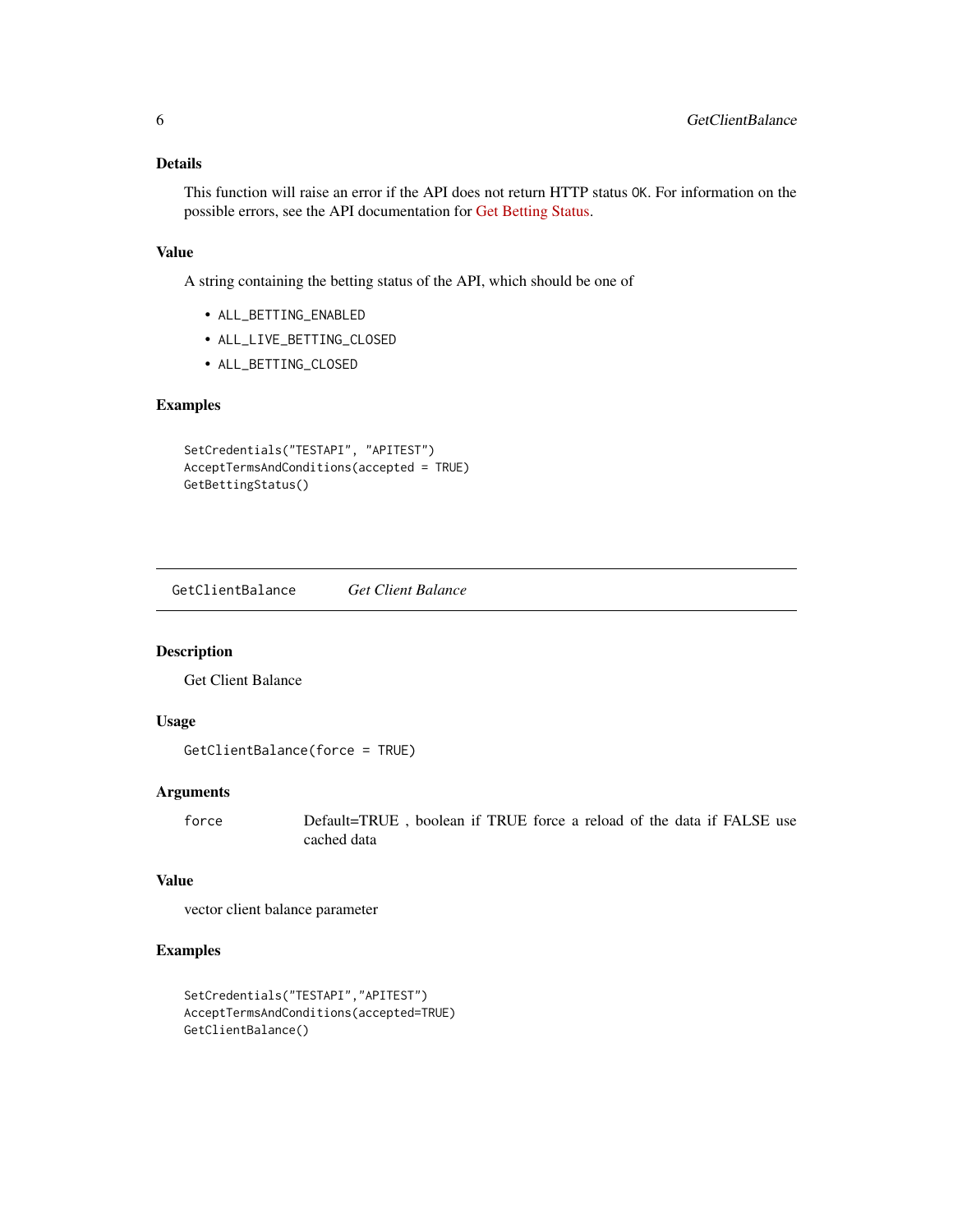<span id="page-6-0"></span>

Get the list of supported Currencies

#### Usage

```
GetCurrencies(force = TRUE)
```
#### Arguments

force Default=TRUE, boolean if TRUE force a reload of the data if FALSE use cached data

#### Value

a data frame with these columns:

- Currency Code
- Exchange Rate to USD
- Currency Name

## Examples

```
SetCredentials("TESTAPI","APITEST")
AcceptTermsAndConditions(accepted=TRUE)
GetCurrencies()
```
GetFixtures *Get Non-Settled Events for a Given Sport*

#### Description

Queries the event listing for a given sport, which can be filtered by league and/or event ID, and narrowed to include only live events.

#### Usage

```
GetFixtures(sportid, leagueids = NULL, eventids = NULL, since = NULL,
  islive = FALSE)
```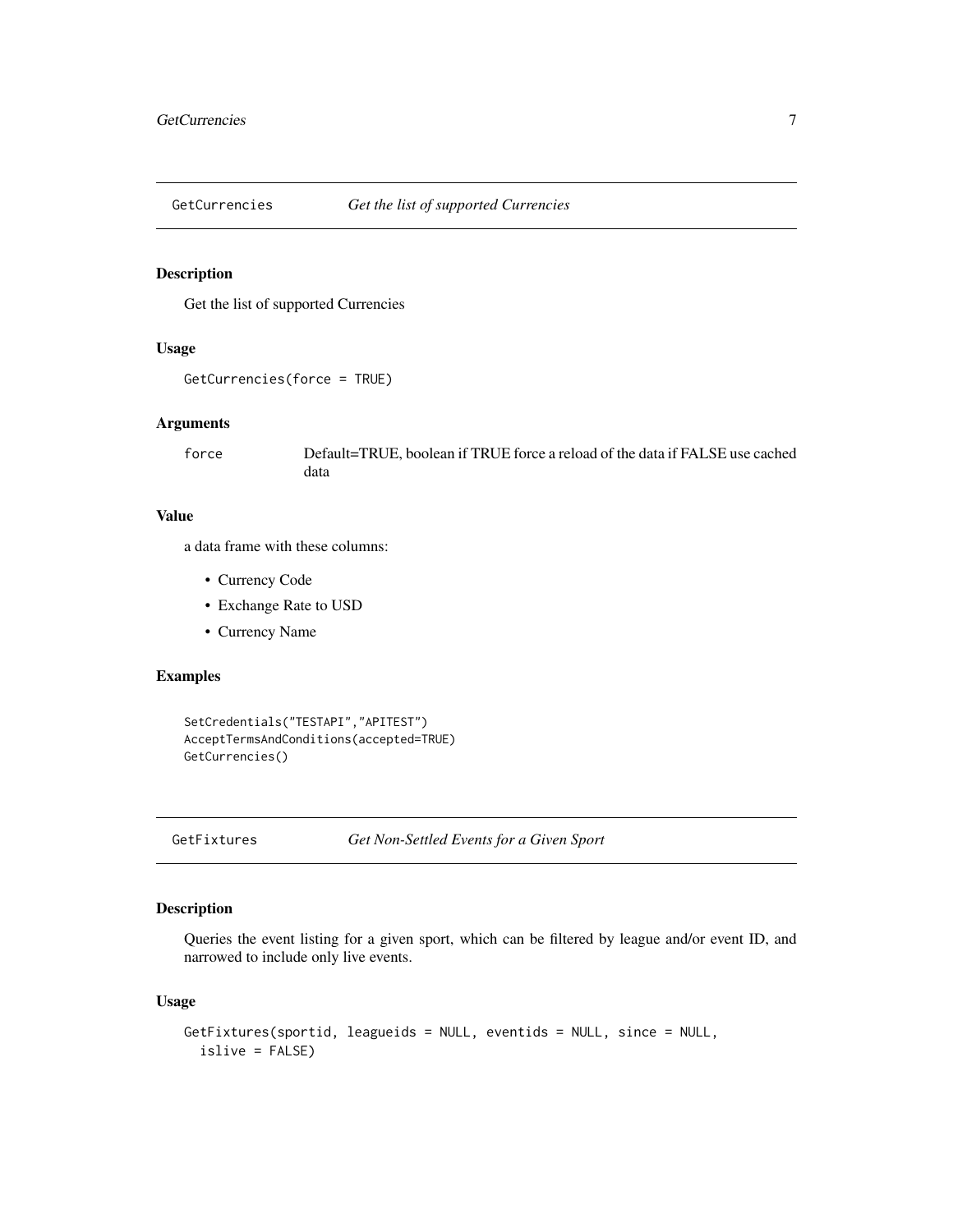## <span id="page-7-0"></span>Arguments

| sportid   | An integer giving the sport. If this is missing in interactive mode, a menu of<br>options is presented to the user.                                                 |
|-----------|---------------------------------------------------------------------------------------------------------------------------------------------------------------------|
| leagueids | A vector of league IDs, or NULL.                                                                                                                                    |
| eventids  | A vector of event IDs, or NULL.                                                                                                                                     |
| since     | To receive only listings updated since the last query, set since to the value of<br>last from the previous fixtures response. Otherwise it will query all listings. |
| islive    | When TRUE, retrieve only live events.                                                                                                                               |

## Details

This function will raise an error if the API does not return HTTP status OK. For information on the possible errors, see the API documentation for [Get Fixtures.](https://pinnacleapi.github.io/#operation/Fixtures_V1_Get)

#### Value

A data frame with rows containing matching events and columns containing sport, league, and event information. Not all sports return the same listing format – in particular, only baseball listings will have pitcher information.

#### See Also

See [GetSettledFixtures](#page-12-1) to retrieve settled events, or [GetSpecialFixtures](#page-13-1) to retrieve special contestants for a sport.

## Examples

```
SetCredentials("TESTAPI", "APITEST")
AcceptTermsAndConditions(accepted=TRUE)
GetFixtures(sportid = 41, leagueids = 191545)
```
GetInrunning *GetInrunning*

## Description

**GetInrunning** 

## Usage

GetInrunning()

#### Value

A dataframe containing the current State of live events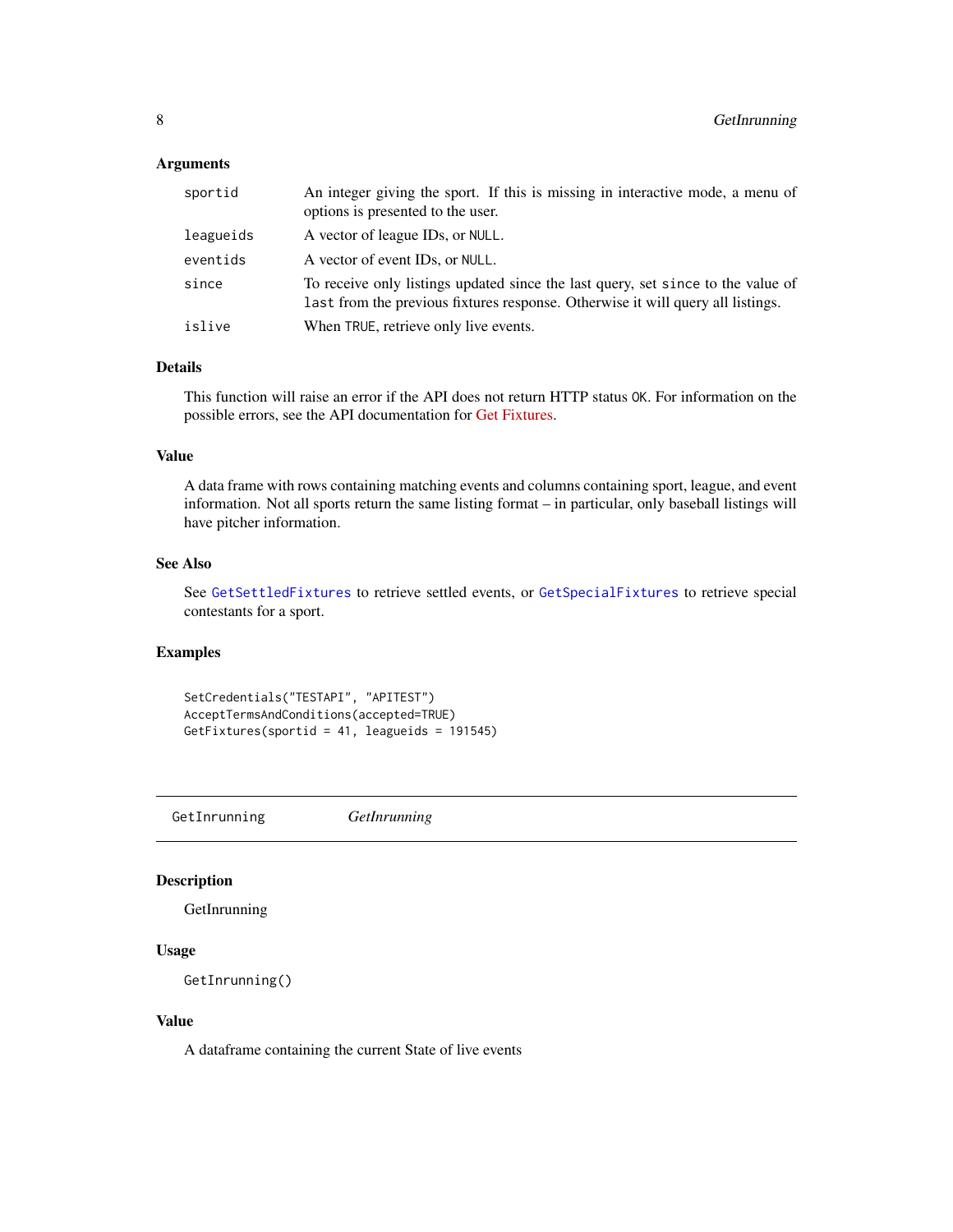# <span id="page-8-0"></span>GetLeagues 9

# Examples

```
SetCredentials("TESTAPI","APITEST")
AcceptTermsAndConditions(accepted=TRUE)
GetInrunning()
```
GetLeagues *Get Leagues for Sport(s) by name*

# Description

Returns all Leagues for the Sport(s)

## Usage

```
GetLeagues(sports, force = TRUE, regex = FALSE)
```
# Arguments

| sports | character vector of sports names.                                                     |
|--------|---------------------------------------------------------------------------------------|
| force  | Default=FALSE, boolean if TRUE force a reload of the data if FALSE use<br>cached data |
| regex  | Default=FALSE, boolean if TRUE, retreives sports id using regular expression          |
|        | on names                                                                              |

#### Value

a data frame having columns:

- LeagueID
- LinesAvailable
- HomeTeam
- AllowRoundRobin
- LeagueName

```
SetCredentials("TESTAPI","APITEST")
AcceptTermsAndConditions(accepted=TRUE)
GetLeagues("Badminton")
```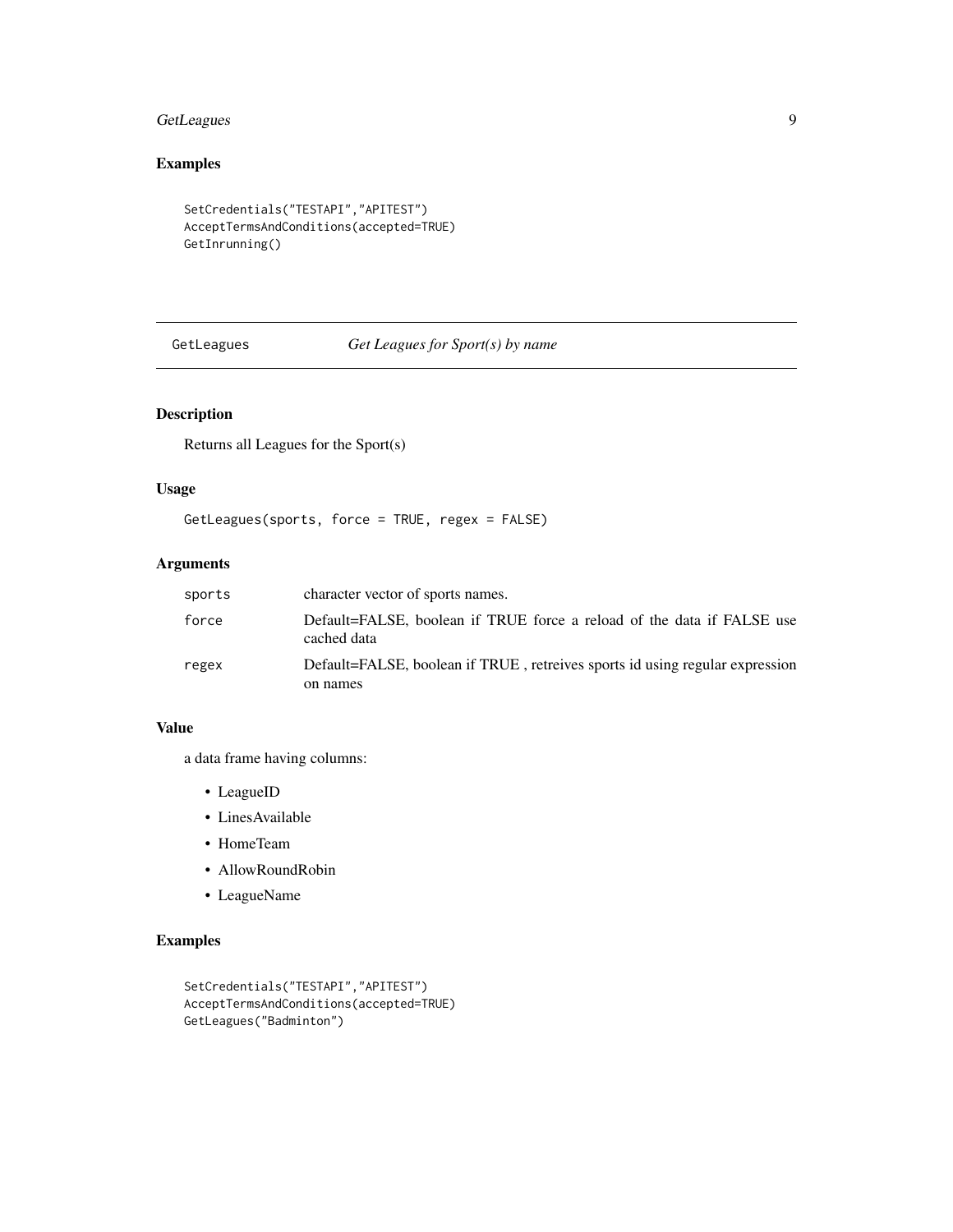<span id="page-9-0"></span>

Returns all Leagues for the Sport(s)

#### Usage

```
GetLeaguesByID(sportid, force = TRUE)
```
#### Arguments

| sportid | integer vector of sports IDs                                      |
|---------|-------------------------------------------------------------------|
| force   | boolean whether to get new data (TRUE) or use cached data (FALSE) |

#### Value

a data frame having columns:

- LeagueID
- LinesAvailable
- HomeTeam
- AllowRoundRobin
- LeagueName

#### Examples

```
SetCredentials("TESTAPI","APITEST")
AcceptTermsAndConditions(accepted=TRUE)
GetLeaguesByID(1)
```
<span id="page-9-1"></span>GetLine *Get Lines (Use to get more detail on a single line, but the GetOdds or showOddsDF versions are intended for large amounts of data)*

## Description

Get Lines (Use to get more detail on a single line, but the GetOdds or showOddsDF versions are intended for large amounts of data)

#### Usage

```
GetLine(sportid, leagueids, eventid, periodnumber, betType, team = NULL,
  side = NULL, handicap = NULL, oddsFormat = "AMERICAN", force = TRUE)
```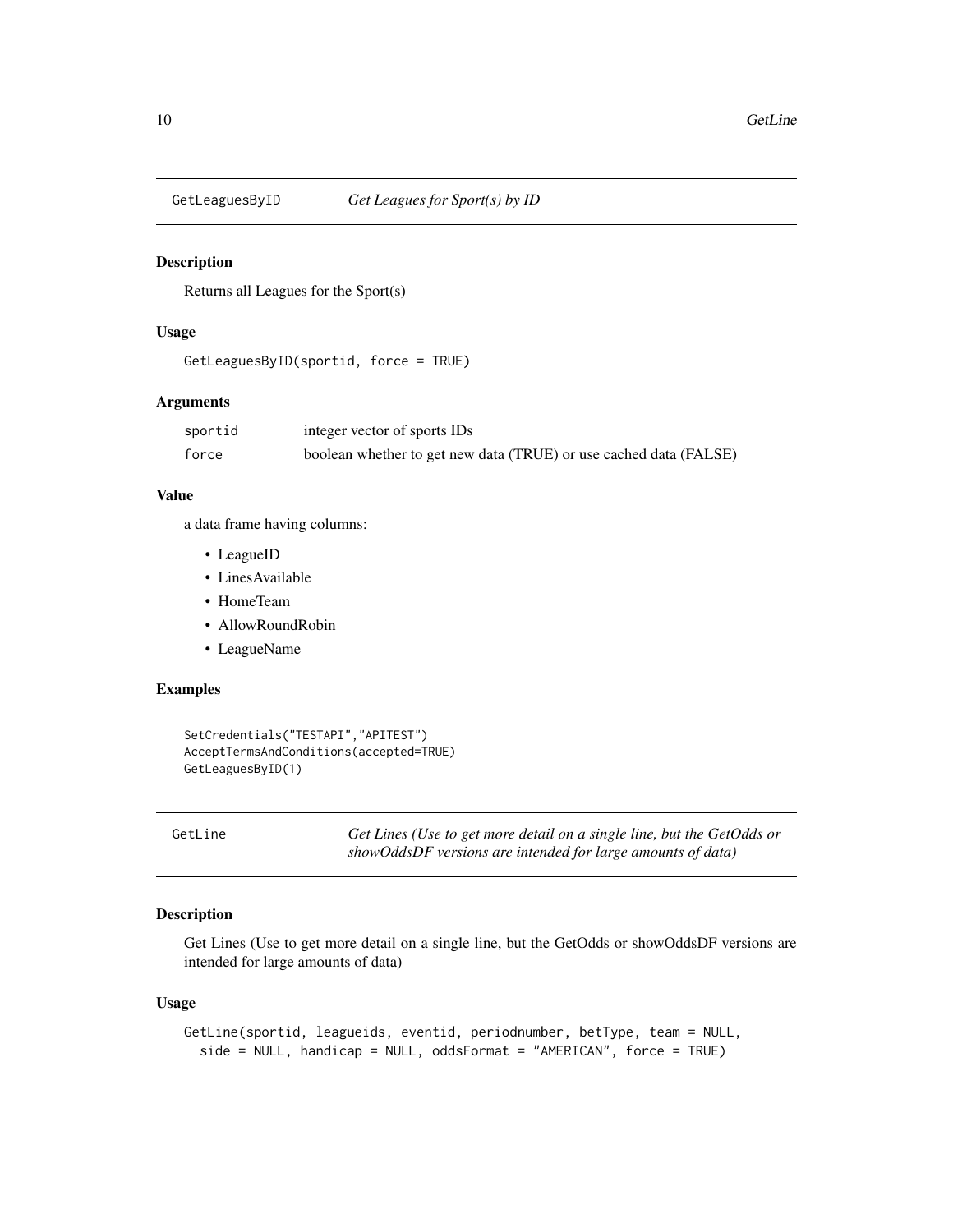#### GetLine 11

## Arguments

| sportid      | The sport ID                 |
|--------------|------------------------------|
| leagueids    | integer vector of leagueids. |
| eventid      | numeric xxxxx                |
| periodnumber | <b>XXXXX</b>                 |
| betType      | <b>XXXX</b>                  |
| team         | <b>XXXX</b>                  |
| side         | <b>XXX</b>                   |
| handicap     | <b>XXX</b>                   |
| oddsFormat   | <b>XXX</b>                   |
| force        | passed along to GetSports    |

# Value

returns a data frame with columns:

- SportID
- Last
- League
- LeagueID
- EventID
- StartTime
- HomeTeamName
- AwayTeamName
- Rotation Number
- Live Status
- Status
- Parlay Status

```
SetCredentials("TESTAPI","APITEST")
AcceptTermsAndConditions(accepted=TRUE)
 GetLine(sportId=1,leagueids=191545,eventId=495418854,
 periodNumber=0,team="TEAM1",betType="Moneyline")
```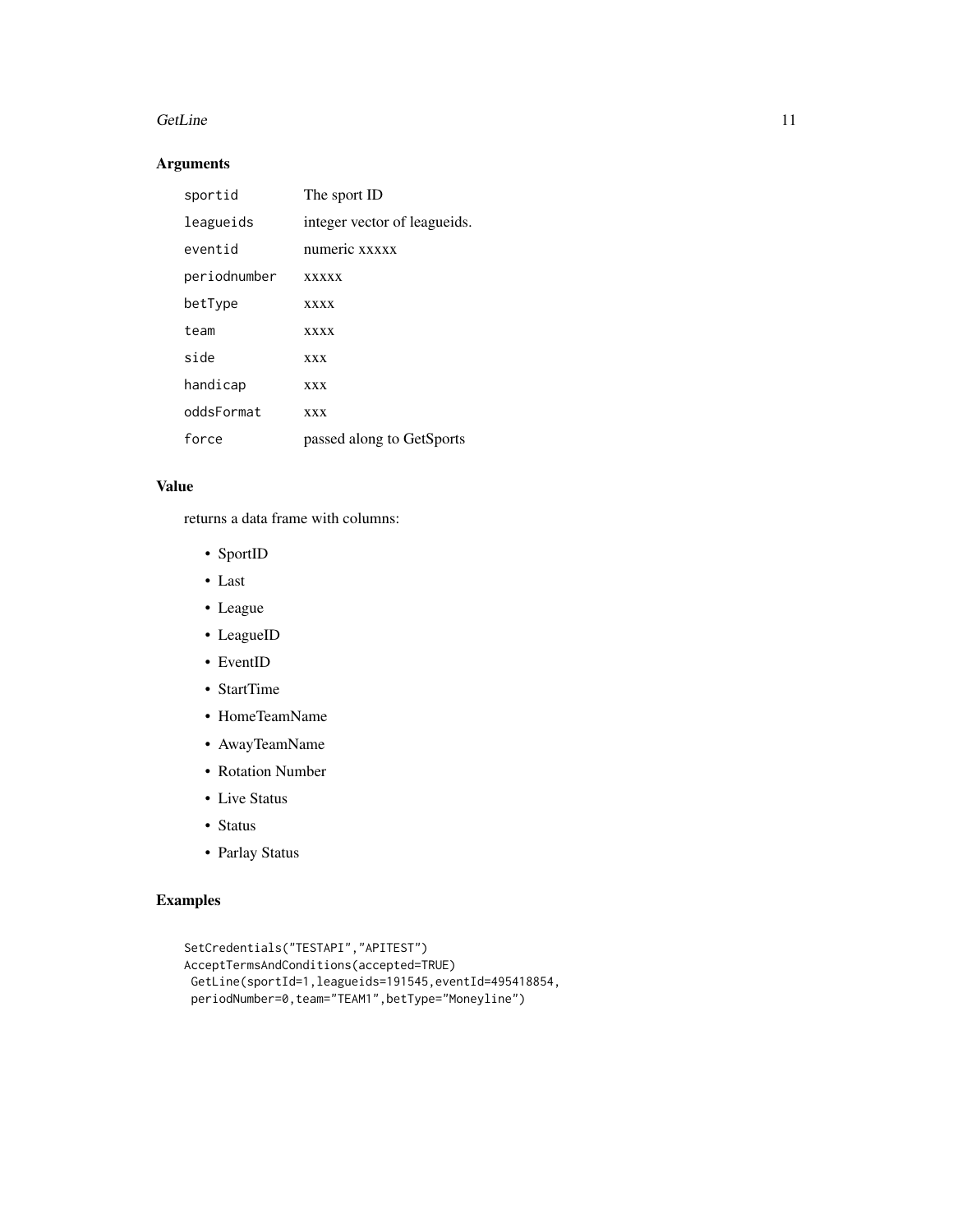<span id="page-11-0"></span>GetOdds *Get Odds*

# Description

Get Odds

#### Usage

```
GetOdds(sportid, leagueids = NULL, since = NULL, islive = 0,
 oddsformat = "AMERICAN", tableformat = "mainlines", force = TRUE)
```
## Arguments

| sportid     | (optional) The sport id for which to retrieve the fixutres                                                                                                                                                                      |
|-------------|---------------------------------------------------------------------------------------------------------------------------------------------------------------------------------------------------------------------------------|
| leagueids   | (optional) integer vector of leagueids.                                                                                                                                                                                         |
| since       | (optional) numeric This is used to receive incremental updates. Use the value of<br>last from previous response.                                                                                                                |
| islive      | boolean if TRUE retrieves ONLY live events                                                                                                                                                                                      |
| oddsformat  | default AMERICAN, see API manual for more options                                                                                                                                                                               |
| tableformat | • 'mainlines' (default), only shows mainlines<br>• 'long' for a single record for each spread/total on an event,<br>• 'wide' for all lines as one record,<br>• 'subtables' all lines for spreads/totals stored as nested tables |
| force       | boolean if FALSE, functions using cached data will use the values since the last<br>force                                                                                                                                       |

#### Value

data.frame of odds

```
SetCredentials("TESTAPI","APITEST")
AcceptTermsAndConditions(accepted = TRUE)
# We can run without parameters, and will be given a selection of sports
GetOdds()
```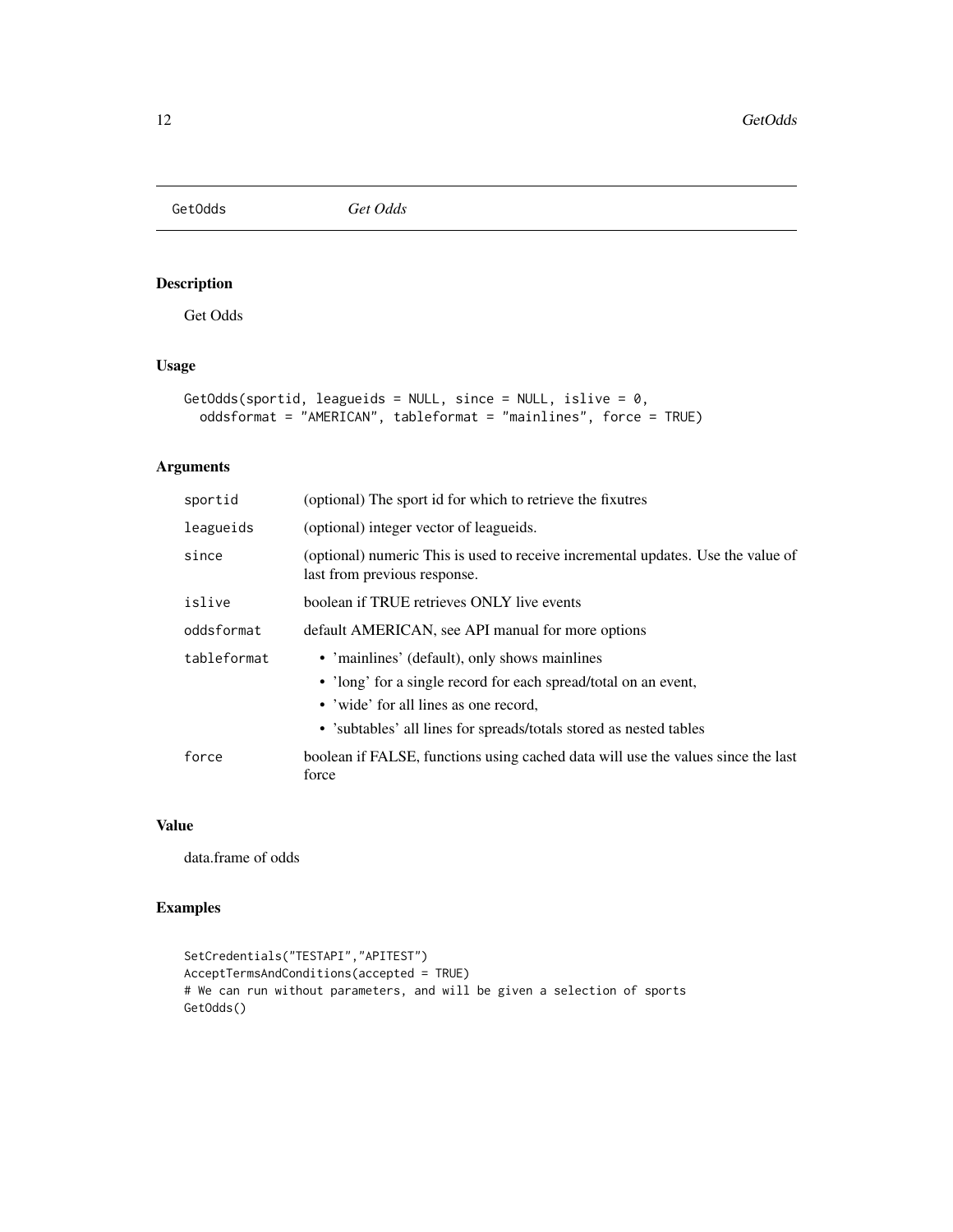<span id="page-12-0"></span>

Get your Password

## Usage

GetPassword()

## Value

Current Password in plaintext

<span id="page-12-1"></span>GetSettledFixtures *Get Settled Fixtures*

## Description

Get Settled Fixtures

# Usage

```
GetSettledFixtures(sportid, leagueids = NULL, since = FALSE)
```
## Arguments

| sportid   | (optional) an integer giving the sport, if missing, a menu of options is presented                                            |
|-----------|-------------------------------------------------------------------------------------------------------------------------------|
| leagueids | (optional) integer vector with league IDs.                                                                                    |
| since     | (optional), numeric, This is used to receive incremental updates. Use the value<br>of 'last' from previous fixtures response. |

#### Value

a data.frame of settled fixtures

```
SetCredentials("TESTAPI", "APITEST")
AcceptTermsAndConditions(accepted=TRUE)
GetSettledFixtures()
```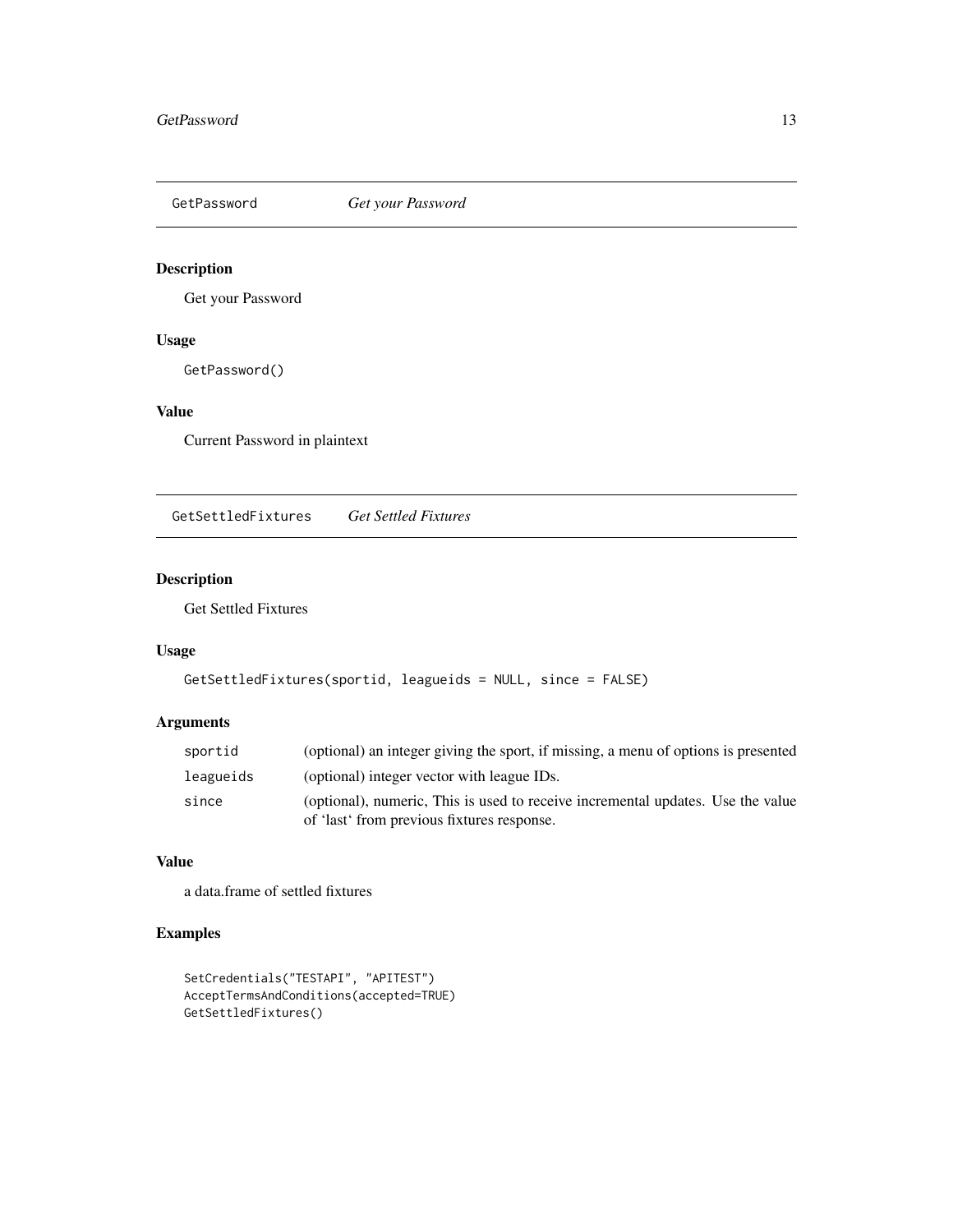```
GetSettledSpecialFixtures
```
*Get Settled Special Fixtures*

## Description

Get Settled Special Fixtures

## Usage

```
GetSettledSpecialFixtures(sportid, leagueids = NULL, since = NULL)
```
## Arguments

| sportid   | (optional) an integer giving the sport, if missing, a menu of options is presented                                        |
|-----------|---------------------------------------------------------------------------------------------------------------------------|
| leagueids | (optional) integer vector with league IDs.                                                                                |
| since     | (optional) numeric This is used to receive incremental updates. Use the value of<br>last from previous fixtures response. |

#### Value

a data.frame of settled special fixtures

#### Examples

```
SetCredentials("TESTAPI", "APITEST")
AcceptTermsAndConditions(accepted=TRUE)
# Can be run without arguments
GetSettledSpecialFixtures()
```
<span id="page-13-1"></span>GetSpecialFixtures *Get Special Fixtures*

# Description

Get Special Fixtures

#### Usage

```
GetSpecialFixtures(sportid, leagueids = NULL, category = NULL,
  eventid = NULL, specialid = NULL, since = NULL)
```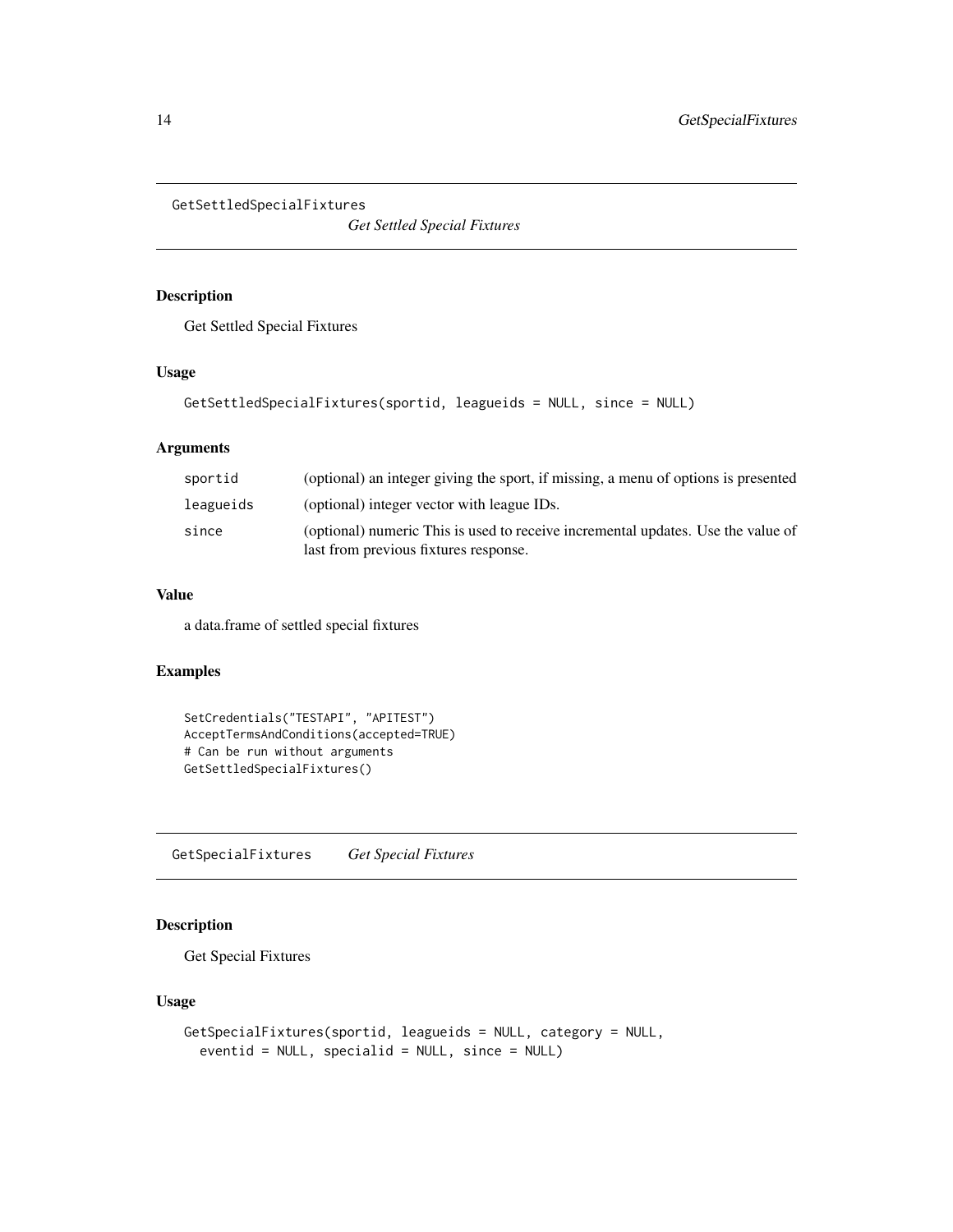## <span id="page-14-0"></span>GetSpecialLine 15

#### Arguments

| sportid   | (optional) an integer giving the sport, if missing, a menu of options is presented                                        |
|-----------|---------------------------------------------------------------------------------------------------------------------------|
| leagueids | (optional) integer vector with league IDs.                                                                                |
| category  | (optional) See API Manual                                                                                                 |
| eventid   | (optional) Associated event ID                                                                                            |
| specialid | (optional) Associated special ID                                                                                          |
| since     | (optional) numeric This is used to receive incremental updates. Use the value of<br>last from previous fixtures response. |

## Value

a data.frame of special fixtures

#### Examples

```
SetCredentials("TESTAPI", "APITEST")
AcceptTermsAndConditions(accepted=TRUE)
GetSpecialFixtures()
```
<span id="page-14-1"></span>GetSpecialLine *Get the Line for a Special Contestant*

## Description

Queries the current line and odds for a given contestant in a special.

## Usage

```
GetSpecialLine(specialId, contestantId, oddsFormat = "AMERICAN")
```
#### Arguments

| specialId    | The ID of the special for the contestant.                                                            |
|--------------|------------------------------------------------------------------------------------------------------|
| contestantId | The ID of the contestant.                                                                            |
| oddsFormat   | Format for the returned odds. One of "AMERICAN", "DECIMAL", "HONGKONG",<br>"INDONESIAN", or "MALAY". |

# Details

This function will raise an error if the API does not return HTTP status OK. For information on the possible errors, see the API documentation for [Get Special Line.](https://pinnacleapi.github.io/linesapi#operation/Line_Special_V1_Get)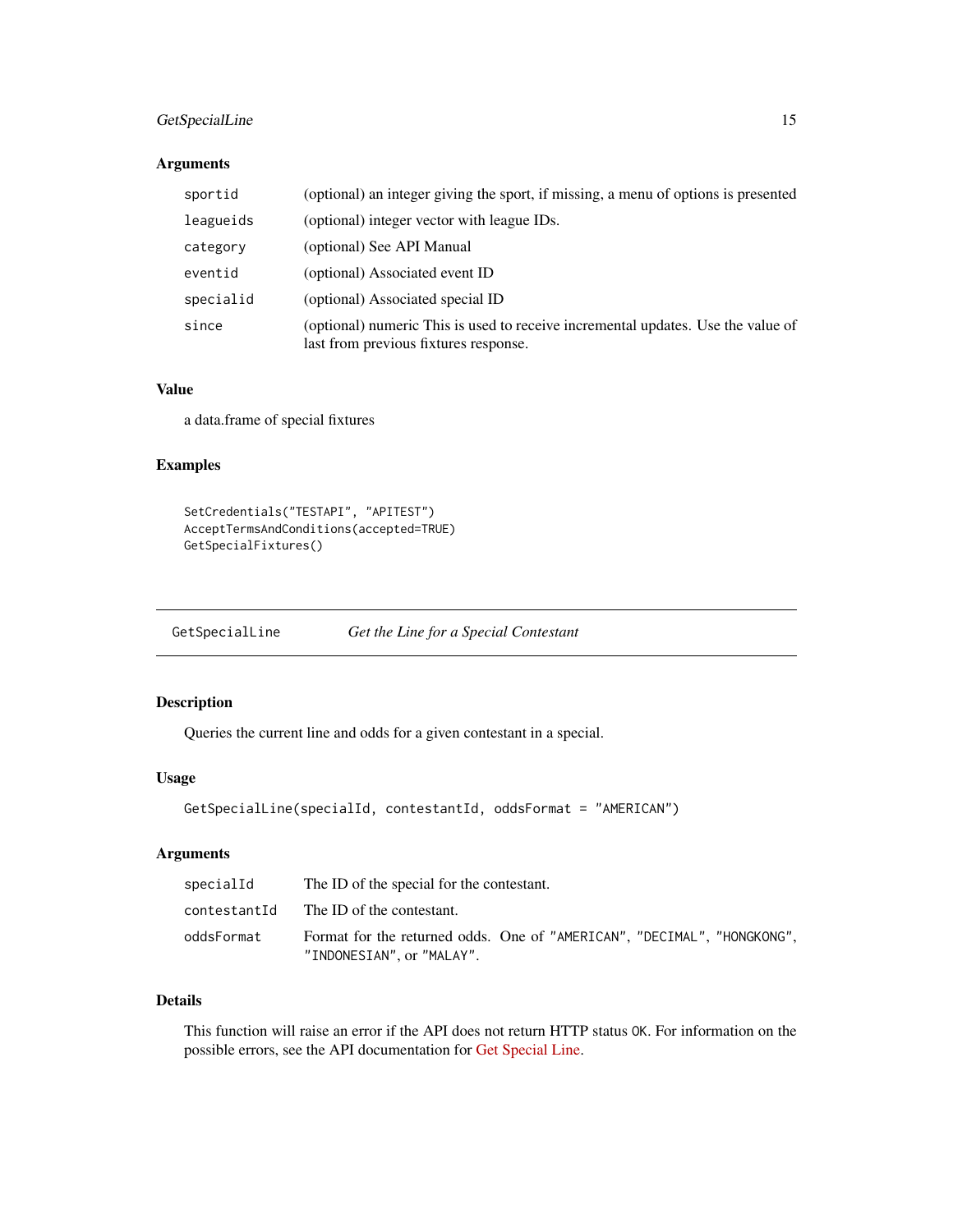#### <span id="page-15-0"></span>Value

A data frame with the following columns:

status When a line ID is retrieved this will contain the code "SUCCESS". Otherwise it may contain "NOT\_EXISTS" or "OFFLINE".

specialId The ID of the special.

contestantId The ID of the contestant.

minRiskStake Minimum bettable risk amount.

maxRiskStake Maximum bettable risk amount.

minWinStake Minimum bettable win amount.

maxWinStake Maximum bettable win amount.

lineId Line ID needed to place a bet.

price Latest price.

handicap Handicap value, if applicable.

## See Also

See [GetLine](#page-9-1) to retrieve non-special lines, [GetSpecialFixtures](#page-13-1) to query available special contestants, and [PlaceSpecialBet](#page-21-1) to actually wager on a contestant.

#### Examples

```
SetCredentials("TESTAPI", "APITEST")
AcceptTermsAndConditions(accepted = TRUE)
# This contest is unlikely to exist, but serves as an example
# of the format.
GetSpecialLine(specialId = 101, contestantId = 102,
               oddsFormat = "AMERICAN")
```
GetSpecialOdds *Get Special Odds*

#### Description

Get Special Odds

#### Usage

```
GetSpecialOdds(sportid, leagueids = NULL, since = NULL,
  oddsformat = "AMERICAN", tableformat = "clean", force = TRUE)
```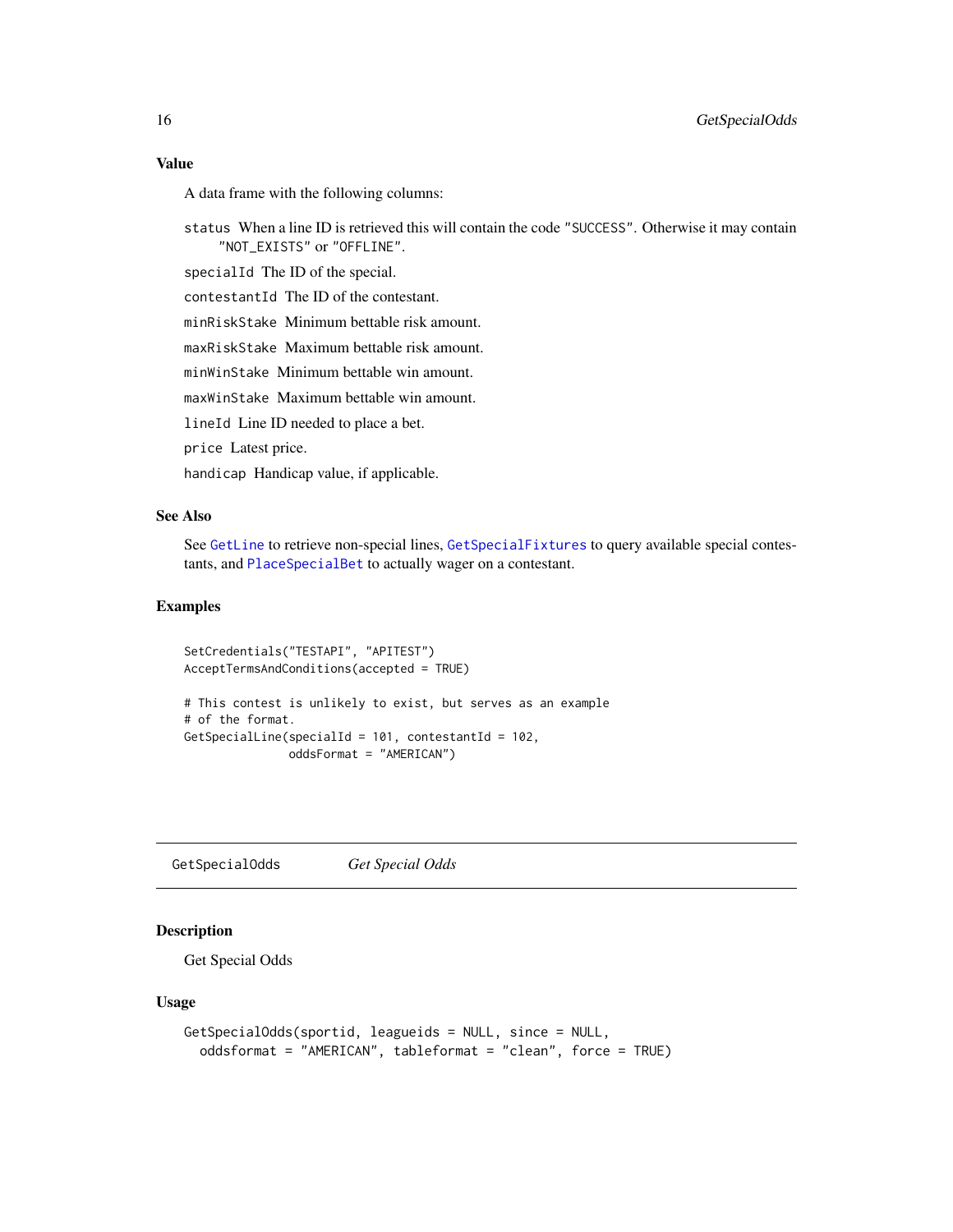#### <span id="page-16-0"></span>GetSports 17

## Arguments

| sportid     | (optional) The sport id for which to retrieve the fixutres                                                                                                                                                                                |
|-------------|-------------------------------------------------------------------------------------------------------------------------------------------------------------------------------------------------------------------------------------------|
| leagueids   | (optional) integer vector of leagueids.                                                                                                                                                                                                   |
| since       | (optional) numeric This is used to receive incremental updates. Use the value of<br>last from previous response.                                                                                                                          |
| oddsformat  | default AMERICAN, see API manual for more options                                                                                                                                                                                         |
| tableformat | • 'clean' default should return each contestant records<br>• 'long' for a single record for each spread/total on an event,<br>• 'wide' for all lines as one record,<br>• 'subtables' all lines for spreads/totals stored as nested tables |
| force       | boolean if FALSE, functions using cached data will use the values since the last<br>force                                                                                                                                                 |

## Value

data.frame of odds

## Examples

```
SetCredentials("TESTAPI","APITEST")
AcceptTermsAndConditions(accepted=TRUE)
GetSpecialOdds()
```
GetSports *Get Sports*

# Description

Returns all sports with the status whether they currently have lines or not

#### Usage

GetSports(force = TRUE)

# Arguments

force Default=TRUE, boolean if TRUE force a reload of the data if FALSE use cached data

#### Value

a data frame with these columns:

- SportID
- LinesAvailable
- SportName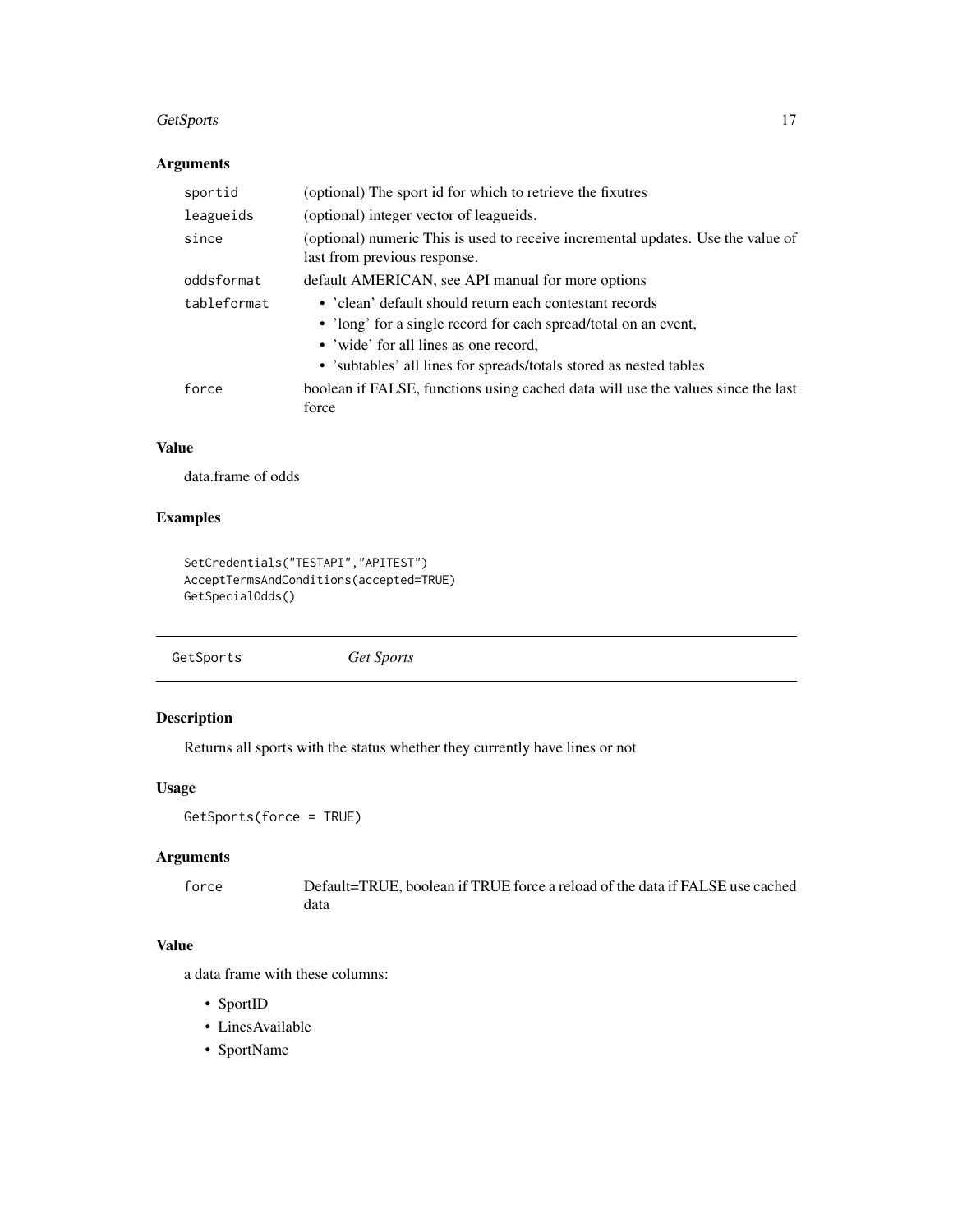# Examples

```
SetCredentials("TESTAPI","APITEST")
AcceptTermsAndConditions(accepted=TRUE)
GetSports()
```
GetUsername *Get your Username*

## Description

Get your Username

#### Usage

GetUsername()

#### Value

A String, your current username

## Examples

```
SetCredentials("TESTAPI","APITEST")
GetUsername()
```
<span id="page-17-1"></span>PlaceBet *Place Bet*

## Description

Place bet in the system

#### Usage

```
PlaceBet(stake, sportId, eventId, periodNumber, lineId, betType,
  altLineId = NULL, team = NULL, side = NULL, acceptBetterLine = TRUE,
 winRiskStake = "RISK", oddsFormat = "AMERICAN")
```
<span id="page-17-0"></span>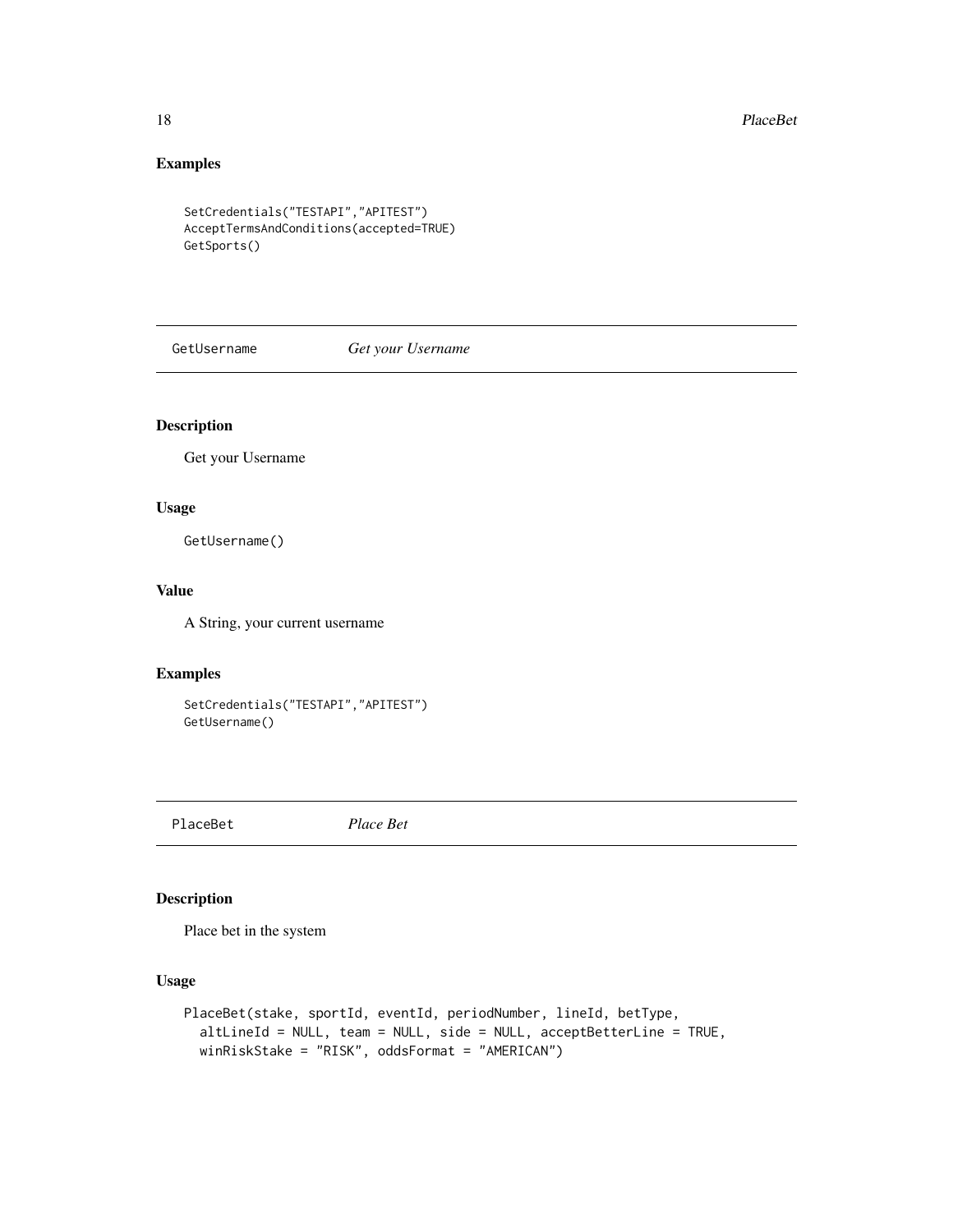#### PlaceBet 2012 and 2012 and 2012 and 2012 and 2012 and 2012 and 2012 and 2012 and 2012 and 2012 and 2013 and 20

## Arguments

| stake            | numeric Wager amount in currency                                                                           |
|------------------|------------------------------------------------------------------------------------------------------------|
| sportId          | numeric the sport id                                                                                       |
| eventId          | numeric the vent id                                                                                        |
| periodNumber     | numeric Number of the period, see Pinnacle API manual                                                      |
| lineId           | numeric ID of the line                                                                                     |
| betType          | BET_TYPE                                                                                                   |
|                  | • SPREAD<br>• MONEYLINE<br>• TOTAL_POINTS<br>• TEAM_TOTAL_POINTS                                           |
| altLineId        | numeric ID of the alternate line (lineID must also be included)                                            |
| team             | Default = NULL,, see Pinnacle API manual                                                                   |
|                  | $\cdot$ TEAM1<br>$\cdot$ TEAM2<br>• DRAW                                                                   |
| side             | Defaulat = NULL, , see Pinnacle API manual                                                                 |
|                  | • OVER<br>• UNDER                                                                                          |
| acceptBetterLine |                                                                                                            |
|                  | Default=TRUE, boolean Whether or not to accept a bet when there is a line<br>change in favor of the client |
| winRiskStake     | Default="RISK", either place the stake to RISK/WIN                                                         |
|                  | $\bullet$ WIN<br>• RISK                                                                                    |
| oddsFormat       | Default="AMERICAN", Desired Odds Format                                                                    |
|                  | • AMERICAN<br>• DECIMAL<br>• HONGKONG<br>• INDONESIAN<br>• MALAY                                           |

# Value

list containing :

- status If Status is PROCESSED\_WITH\_ERROR errorCode will be in the response
- errorCode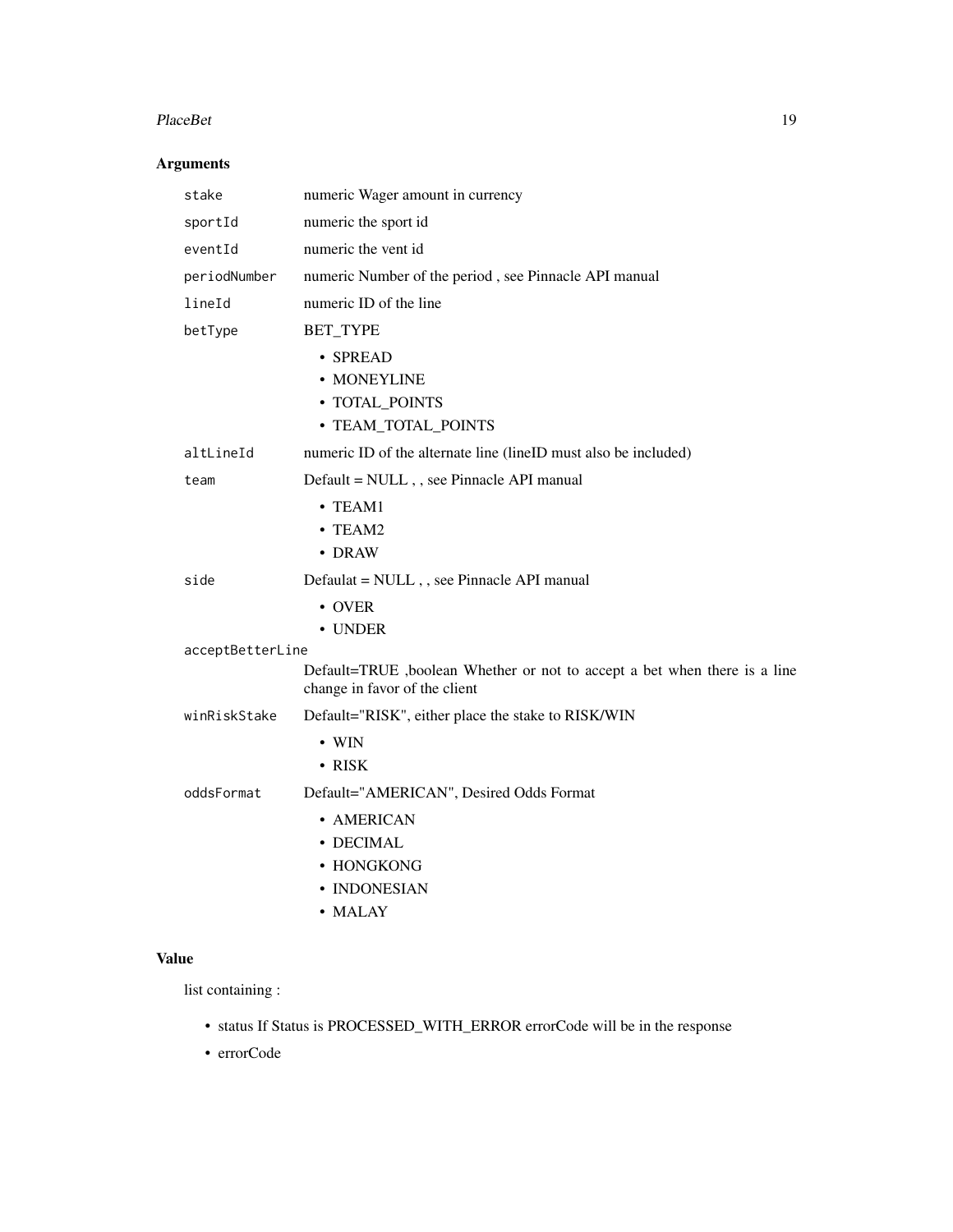## Examples

```
SetCredentials("TESTAPI","APITEST")
AcceptTermsAndConditions(accepted=TRUE)
PlaceBet (stake=10,
         sportId=1,
          eventId=495418854,
          periodNumber=0,
          lineId=222136736,
          betType="MONEYLINE",
          team="TEAM2",
          acceptBetterLine=TRUE,
          winRiskStake="WIN",
          oddsFormat="AMERICAN")
```
PlaceParlayBet *PlaceParlayBet*

## Description

Place parlay or round robin parlay bet in the system

#### Usage

```
PlaceParlayBet(riskAmount, legslist, roundRobinOptions = c("Parlay",
  "TwoLegRoundRobin", "ThreeLegRoundRobin", "FourLegRoundRobin",
  "FiveLegRoundRobin", "SixLegRoundRobin", "SevenLegRoundRobin",
  "EightLegRoundRobin")[1], oddsFormat = "AMERICAN",
  acceptBetterLine = TRUE)
```
#### Arguments

| riskAmount | numeric Wager amount in currency                                                                                                                                                                                                                                                |
|------------|---------------------------------------------------------------------------------------------------------------------------------------------------------------------------------------------------------------------------------------------------------------------------------|
| legslist   | A list of wagers, where each wager must be in named list format. Required<br>named values are: legBetType, lineId, either team or side, and periodNumber.<br>Optional named values are: altLineId, pitcher1MustStart, or pitcher2MustStart.<br>See the API Manual for more info |
|            | $\bullet$ lineld                                                                                                                                                                                                                                                                |
|            | • altLineId OPTIONAL                                                                                                                                                                                                                                                            |
|            | • sportId                                                                                                                                                                                                                                                                       |
|            | • eventId                                                                                                                                                                                                                                                                       |
|            | • periodNumber                                                                                                                                                                                                                                                                  |
|            | • $legRetType$                                                                                                                                                                                                                                                                  |
|            | - MONEYLINE                                                                                                                                                                                                                                                                     |
|            | - SPREAD                                                                                                                                                                                                                                                                        |
|            | - TOTAL                                                                                                                                                                                                                                                                         |
|            |                                                                                                                                                                                                                                                                                 |

<span id="page-19-0"></span>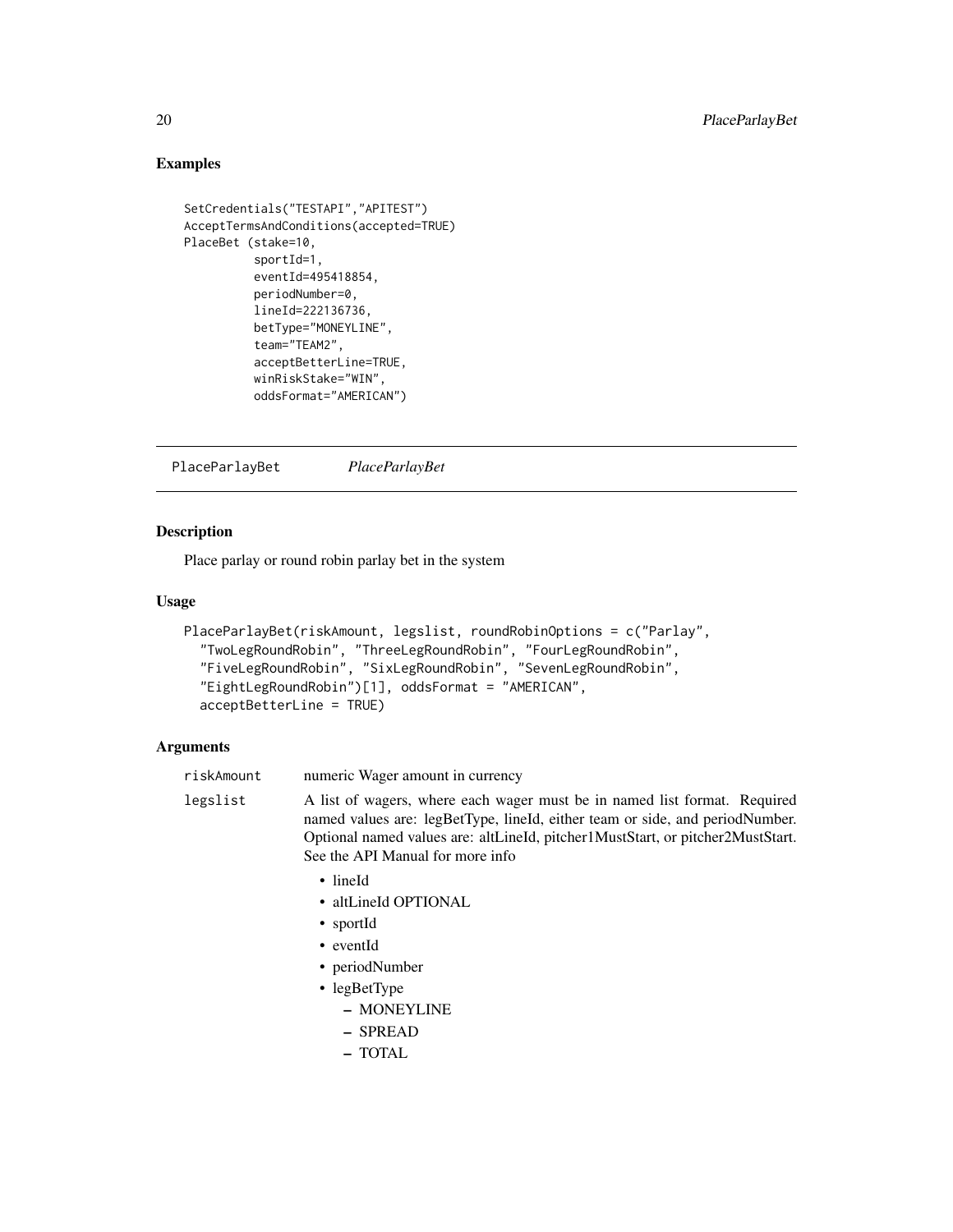# – TEAMTOTAL

- team/side using one will invalidate the other
- pitcher1MustStart OPTIONAL
- pitcher2MustStart OPTIONAL

#### roundRobinOptions

one of the round robin options, default is 'Parlay'

- Parlay
- TwoLegRoundRobin
- ThreeLegRoundRobin
- FourLegRoundRobin
- FiveLegRoundRobin
- SixLegRoundRobin
- SevenLegRoundRobin
- EightLegRoundRobin

oddsFormat default:'AMERICAN'

# • AMERICAN

- DECIMAL
- HONGKONG
- INDONESIAN
- MALAY
- acceptBetterLine

: Default TRUE ,boolean Whether or not to accept a bet when there is a line change in favor of the client

#### Value

list containing:

- status If Status is PROCESSED\_WITH\_ERROR errorCode will be in the response
- errorCode

```
SetCredentials("TESTAPI","APITEST")
AcceptTermsAndConditions(accepted=TRUE)
parlay1 <- list(lineId = 222136736,
                 sportId=1,
                 eventId = 495418854,periodNumber=0,
                 legBetType = "MONEYLINE",
                 team = 'TEAM1')
parlay2 <- list(lineId = 223187865,
                 sportId=1,
                 eventId = 496997901,
                 periodNumber=0,
                 legBetType = "TOTAL_POINTS",
```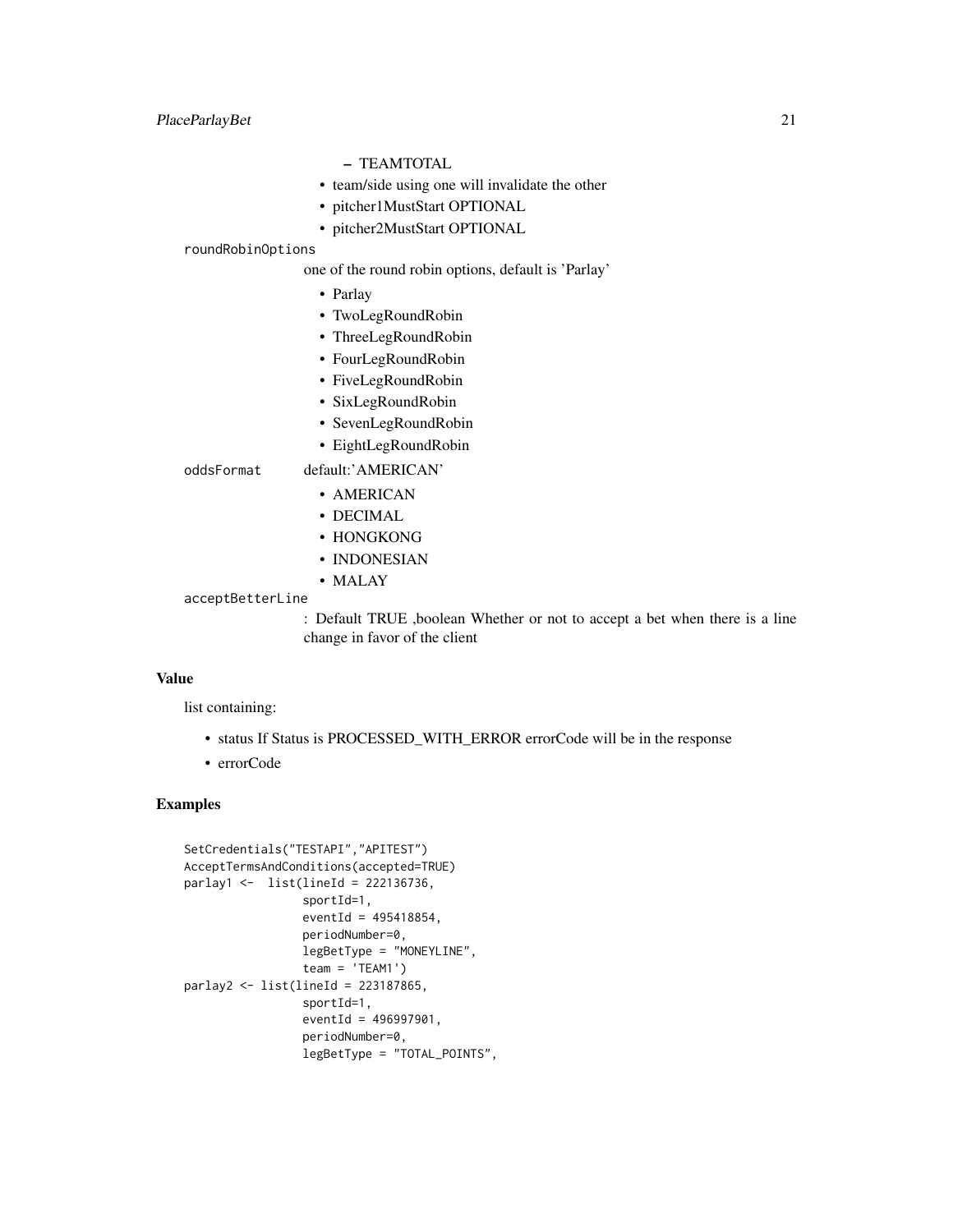```
side = 'OVER')
legslist <- list(parlay1,parlay2)
```

```
PlaceParlayBet(riskAmount=10,
               legslist=legslist,
               roundRobinOptions="Parlay",
               oddsFormat="AMERICAN" ,
               acceptBetterLine=TRUE)
```
<span id="page-21-1"></span>PlaceSpecialBet *Place a Special Bet on a Given Contestant*

## Description

Place a wager on a contestant in a given special line.

## Usage

```
PlaceSpecialBet(stake, lineId, specialId, contestantId,
  acceptBetterLine = TRUE, winRiskStake = "RISK", oddsFormat = "AMERICAN")
```
#### Arguments

| stake            | The amount to be wagered.                                                                            |  |
|------------------|------------------------------------------------------------------------------------------------------|--|
| lineId           | The line to wager on. See GetSpecialLine.                                                            |  |
| specialId        | The ID of the special offer.                                                                         |  |
| contestantId     | The ID of the contestant wagered on.                                                                 |  |
| acceptBetterLine |                                                                                                      |  |
|                  | Whether or not to accept a bet when there is a line change in favour of this<br>wager.               |  |
| winRiskStake     | Whether the stake is the risk or win amount. One of "RISK" or "WIN".                                 |  |
| oddsFormat       | Format for the returned odds. One of "AMERICAN", "DECIMAL", "HONGKONG",<br>"INDONESIAN", or "MALAY". |  |

#### Details

This function will raise an error if the API does not return HTTP status OK, which is not precisely the same as an assurance that the wager was placed successfully (see the Value section). For information on the possible errors, see the API documentation for [Place Special Bet.](https://pinnacleapi.github.io/betsapi#operation/Bets_Special)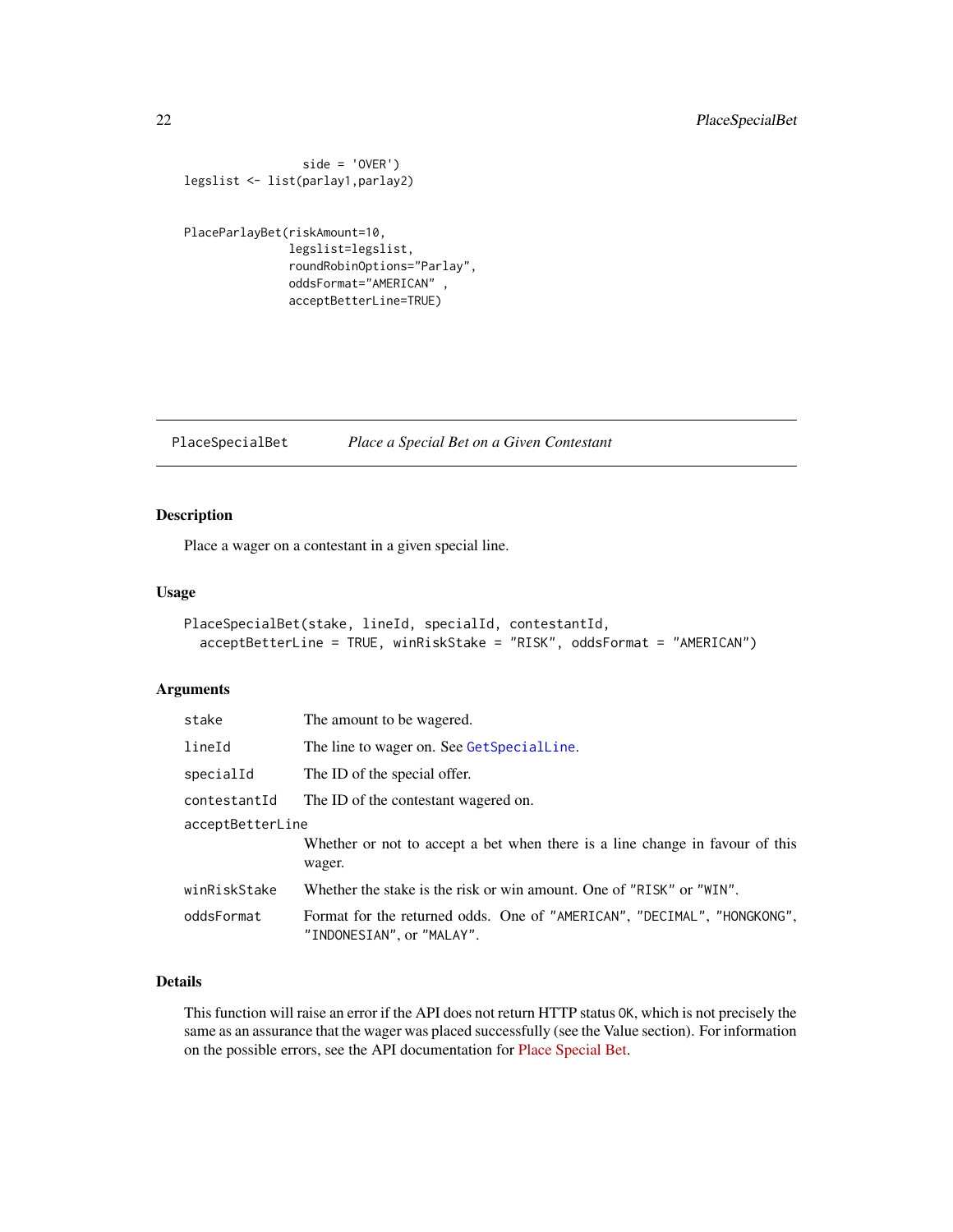#### <span id="page-22-0"></span>PlaceSpecialBet 23

#### Value

A data frame with the following columns:

- status When the wager is placed this will contain code "ACCEPTED". Otherwise it will contain code "PROCESSED\_WITH\_ERROR".
- errorCode When the wager is not accepted, this column will contain a code for the particular error involved; otherwise it will be NA.

uniqueRequestId A unique ID associated with the wager.

When the wager is accepted, the data frame will also contain the following:

betId A unique ID for the newly created bet.

betterLineWasAccepted Whether or not the bet was accepted on a line that changed in favour of wager.

When the wager is not accepted, the data frame may also contain lineId and specialBet columns with NA values.

## See Also

See [PlaceBet](#page-17-1) to make non-special wagers, [GetSpecialFixtures](#page-13-1) to query available special contestants, and [GetSpecialLine](#page-14-1) to get their associated lines.

```
SetCredentials("TESTAPI", "APITEST")
AcceptTermsAndConditions(accepted = TRUE)
# This contest is unlikely to exist, but serves as an example
# of the format.
line <- GetSpecialLine(specialId = 101, contestantId = 102,
                       oddsFormat = "AMERICAN")
if (!is.na(line$lineId)) {
  PlaceSpecialBet(stake = 100, lineId = line$lineId,
                  specialId = 101, contestantId = 102,
                  acceptBetterLine = TRUE,
                  winRiskStake = "RISK",
                  oddsFormat = "AMERICAN")
}
```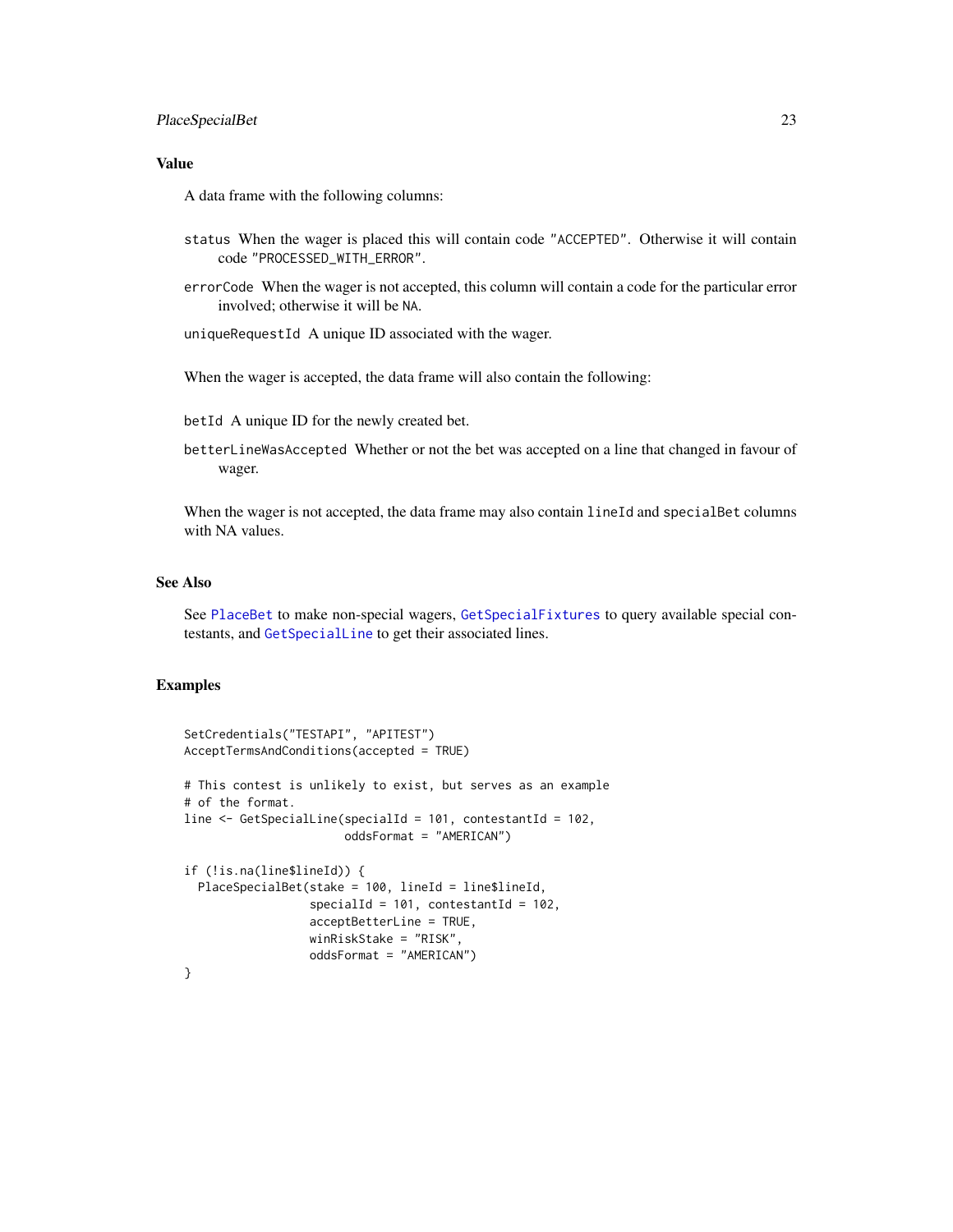<span id="page-23-0"></span>

Sets the API endpoint to use

# Usage

SetAPIEndpoint(url = "https://api.pinnaclesports.com")

#### Arguments

url a url, default value is the usual API endpoint

#### Value

void

#### Examples

```
SetAPIEndpoint("https://api.pinnaclesports.com")
SetAPIEndpoint()
```
SetCredentials *Set your pinnaclesports.com user credentials*

# Description

Set your pinnaclesports.com user credentials

#### Usage

SetCredentials(username, password)

# Arguments

| username | Your username |
|----------|---------------|
| password | Your password |

## Examples

SetCredentials("TESTAPI","APITEST")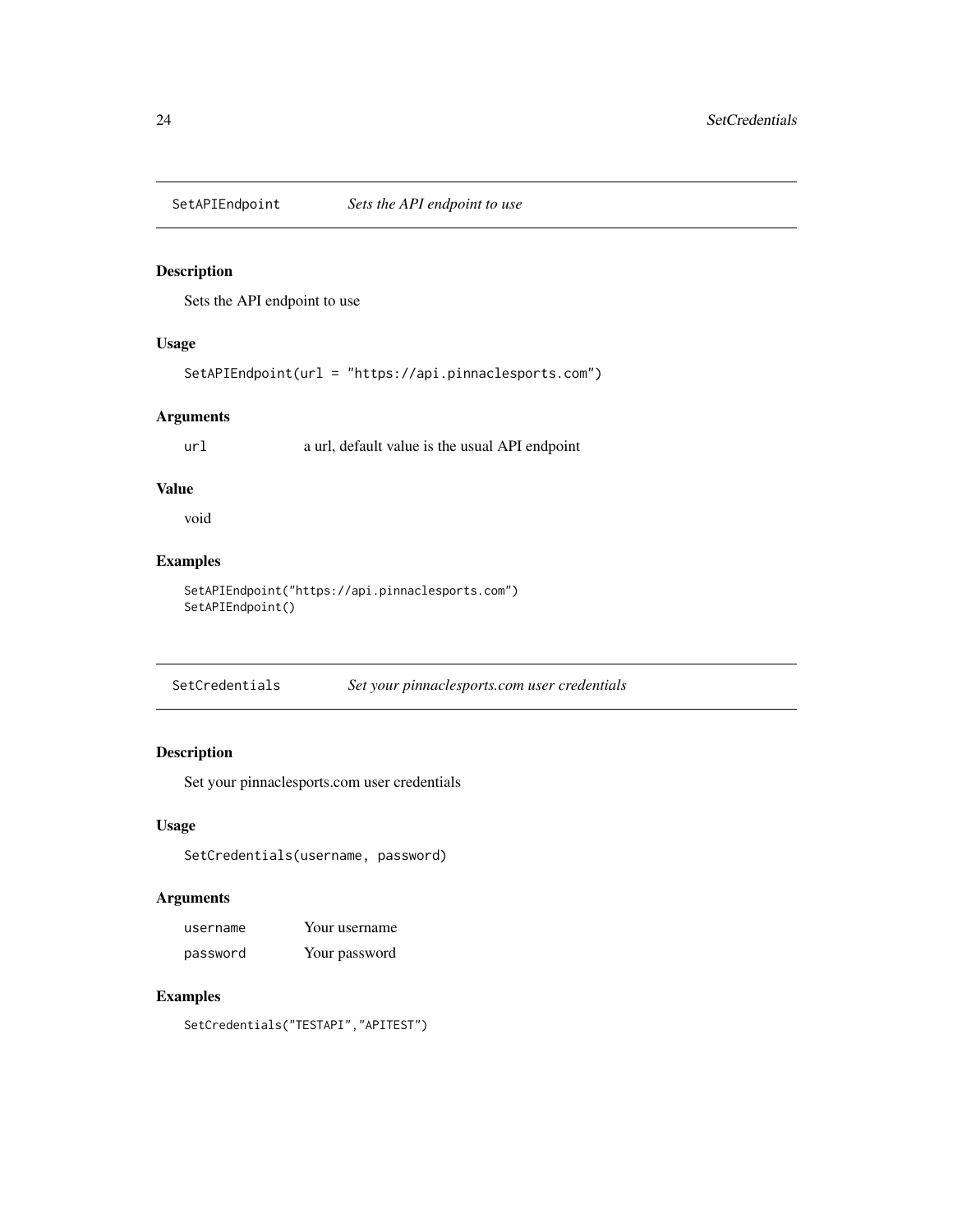<span id="page-24-0"></span>showOddsDF *showOddsDF - Takes a GetOdds JSON response and combines with Fixtures and Inrunning*

#### Description

showOddsDF - Takes a GetOdds JSON response and combines with Fixtures and Inrunning

#### Usage

```
showOddsDF(sportid, leagueids = NULL, since = NULL, islive = 0,
  force = TRUE, tableformat = "mainlines", namesLength = 3,
  attachLeagueInfo = TRUE, oddsformat = "AMERICAN", fixtures_since = NULL)
```
#### Arguments

| sportid          | (optional) The sportid to get odds from, if none is given, a list of options and a<br>prompt are provided |  |
|------------------|-----------------------------------------------------------------------------------------------------------|--|
| leagueids        | numeric vector of leagueids - can get as output from GetLeagues                                           |  |
| since            | numeric This is used to receive incremental updates, this will give all lines that<br>have changed odds.  |  |
| islive           | boolean if TRUE retrieves ONLY live events                                                                |  |
| force            | boolean default set to TRUE, forces a reload of the cache.                                                |  |
| tableformat      | • 'mainlines' (default), only shows mainlines                                                             |  |
|                  | • 'long' for a single record for each spread/total on an event,                                           |  |
|                  | • 'wide' for all lines as one record,                                                                     |  |
|                  | • 'subtables' all lines for spreads/totals stored as nested tables                                        |  |
| namesLength      | how many identifiers to use in the names, default is 3                                                    |  |
| attachLeagueInfo |                                                                                                           |  |
|                  | whether or not to include league information in the data                                                  |  |
| oddsformat       | default AMERICAN, see API manual for more options bettable leagues                                        |  |
|                  | fixtures_since if set, get only fixtures that were posted since last.                                     |  |

#### Value

a dataframe combining GetOdds and GetFixtures data, containing NA's where levels of factors do not have a value. Naming convention is as follows, Example: spread.altLineId.N is the altLineId associated with spread.hdp.(N+1) whereas spread.hdp refers to the mainline. spread.altLineId is the first alternate, and equivalent to spread.altLineId.0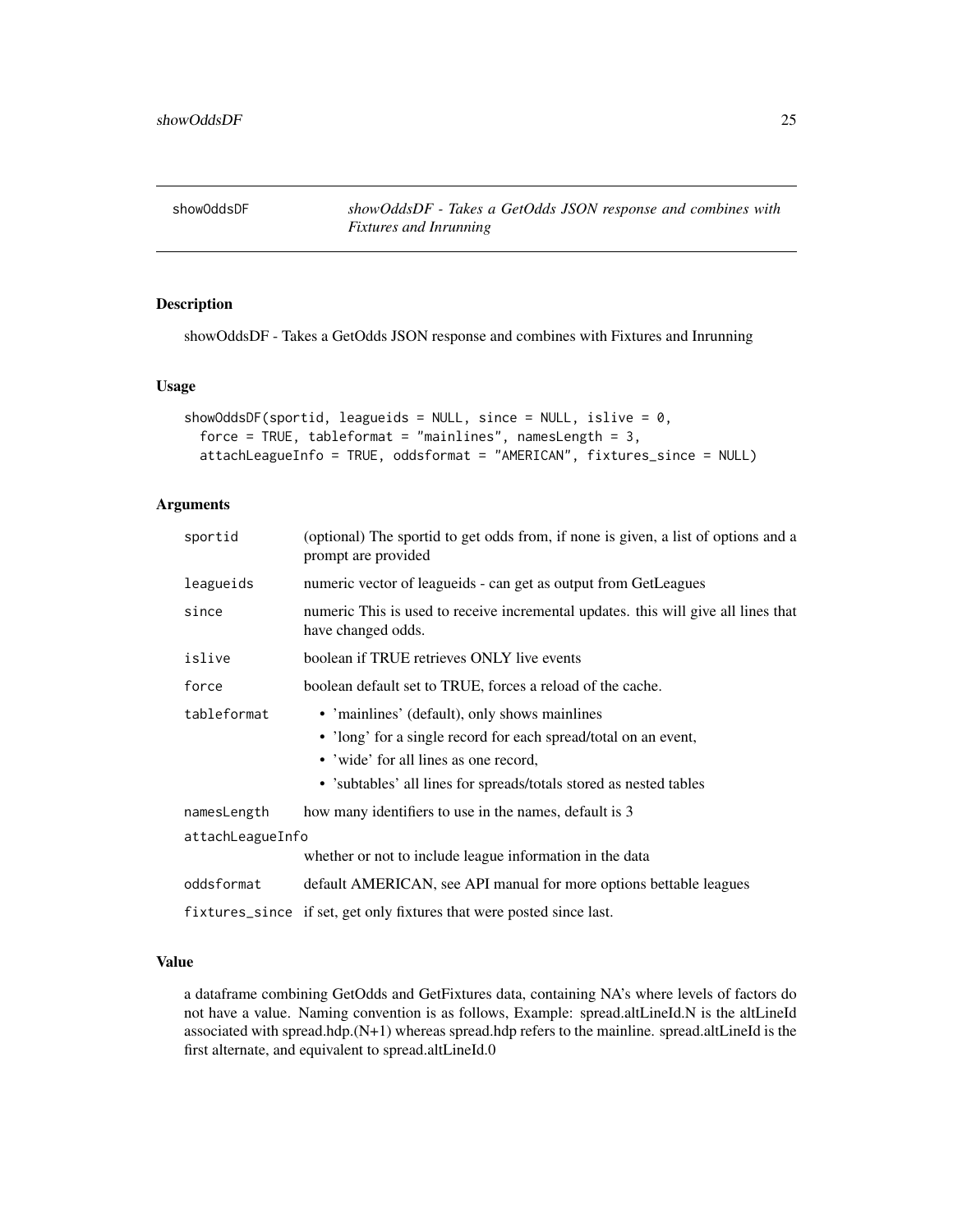```
SetCredentials("TESTAPI","APITEST")
AcceptTermsAndConditions(accepted=TRUE)
# Run without arguments, it will prompt you for the sport
showOddsDF()
```